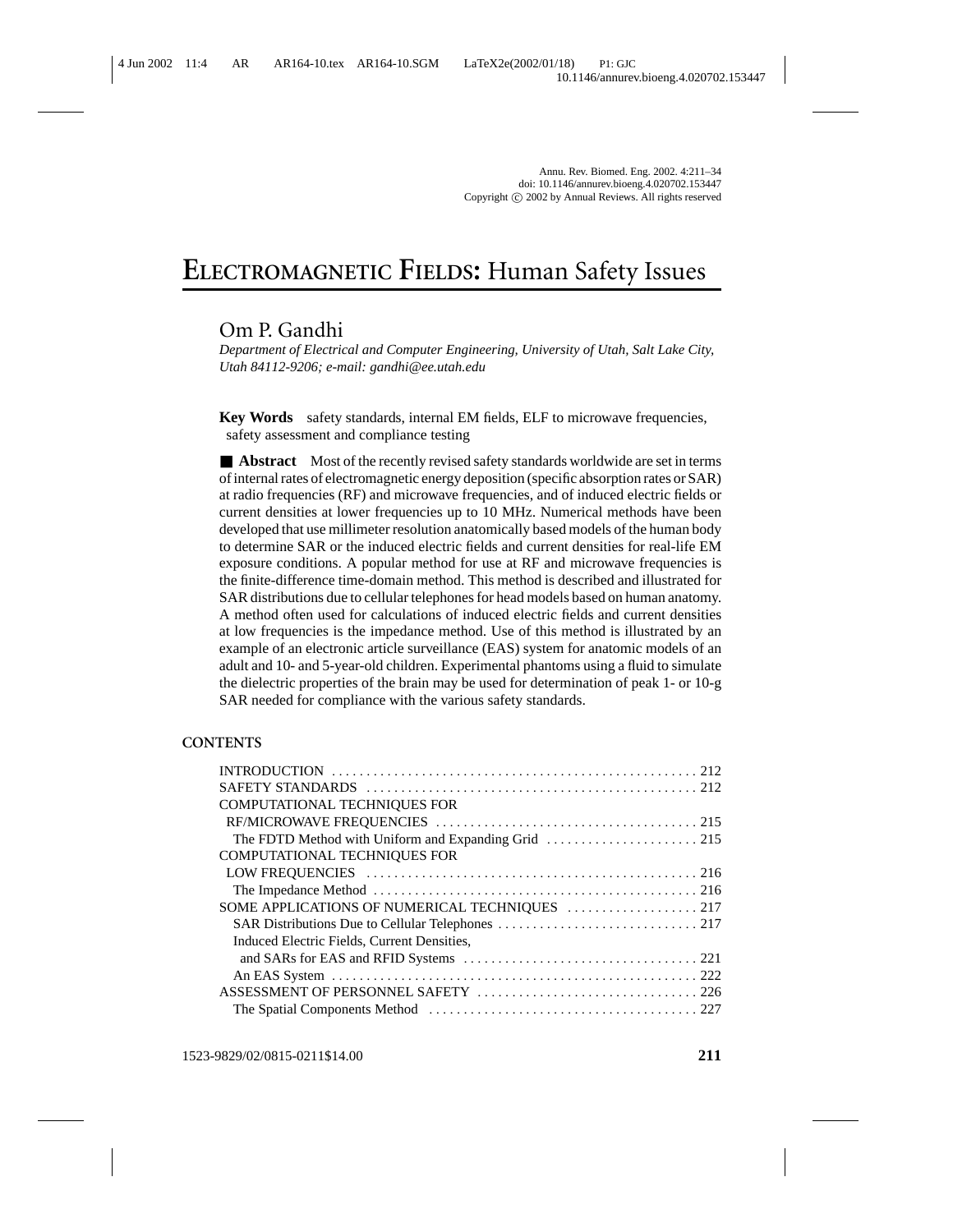| <b>EXPERIMENTAL TECHNIQUES FOR</b> |  |
|------------------------------------|--|
|                                    |  |
|                                    |  |

#### **INTRODUCTION**

Electromagnetic fields are being increasingly used for many new and rapidly expanding applications. In addition to the traditional uses from domestic electrical power to broadcasting to microwave radar, some of the newer applications are for wireless telephones and data links, electronic security systems, and many others. Hardly a year goes by without a new application of electromagnetic (EM) fields for use by the public. This also creates public concern about the safety of these EM fields.

Fortunately, there are expert committees in many countries that examine the human safety issues and suggest exposure levels that may not be exceeded. Most of the recently revised safety standards for exposure to electromagnetic fields are set in terms of limits of internal rates of electromagnetic energy deposition (specific absorption rates or SARs) at RF and microwave frequencies and of induced current densities for the various tissues at lower frequencies up to  $10 \text{ MHz } (1, 2)$ . Since 1996, the U.S. Federal Communications Commission (FCC) has required wireless systems such as portable handsets, wireless laptops, and base stations to comply with radiofrequency radiation safety guidelines (3). Requirements for SAR certification for personal wireless devices and compliance with induced current density limits for low-frequency electronic article surveillance (EAS) systems (from a few Hz to a few MHz) are also being initiated in the European Union, Canada, Australia/New Zealand, Japan, and several other countries.

Over the past 30 years, increasingly sophisticated computational and experimental techniques have been developed for determination of SAR distributions or induced electric fields and current densities in anatomically based models of the human body with present-day voxel resolutions on the order of 1–3 mm (4–6).

We discuss the important computational and experimental techniques developed for bioelectromagnetic problems both for far-field and near-field exposures. We illustrate the use of these techniques to calculate currents induced in the human body by electromagnetic fields (EMFs) and for calculation of SARs by using examples of some recent applications such as safety compliance testing of microwave devices, e.g., handheld mobile telephones, and wireless laptops and base stations; and of low-frequency EAS systems.

## **SAFETY STANDARDS**

The most commonly used safety standards at the present time are the ANSI/IEEE C95.1 (1) and ICNIRP (2). The basic restrictions for both of these standards are in terms of induced current density (or electric fields) at lower frequencies up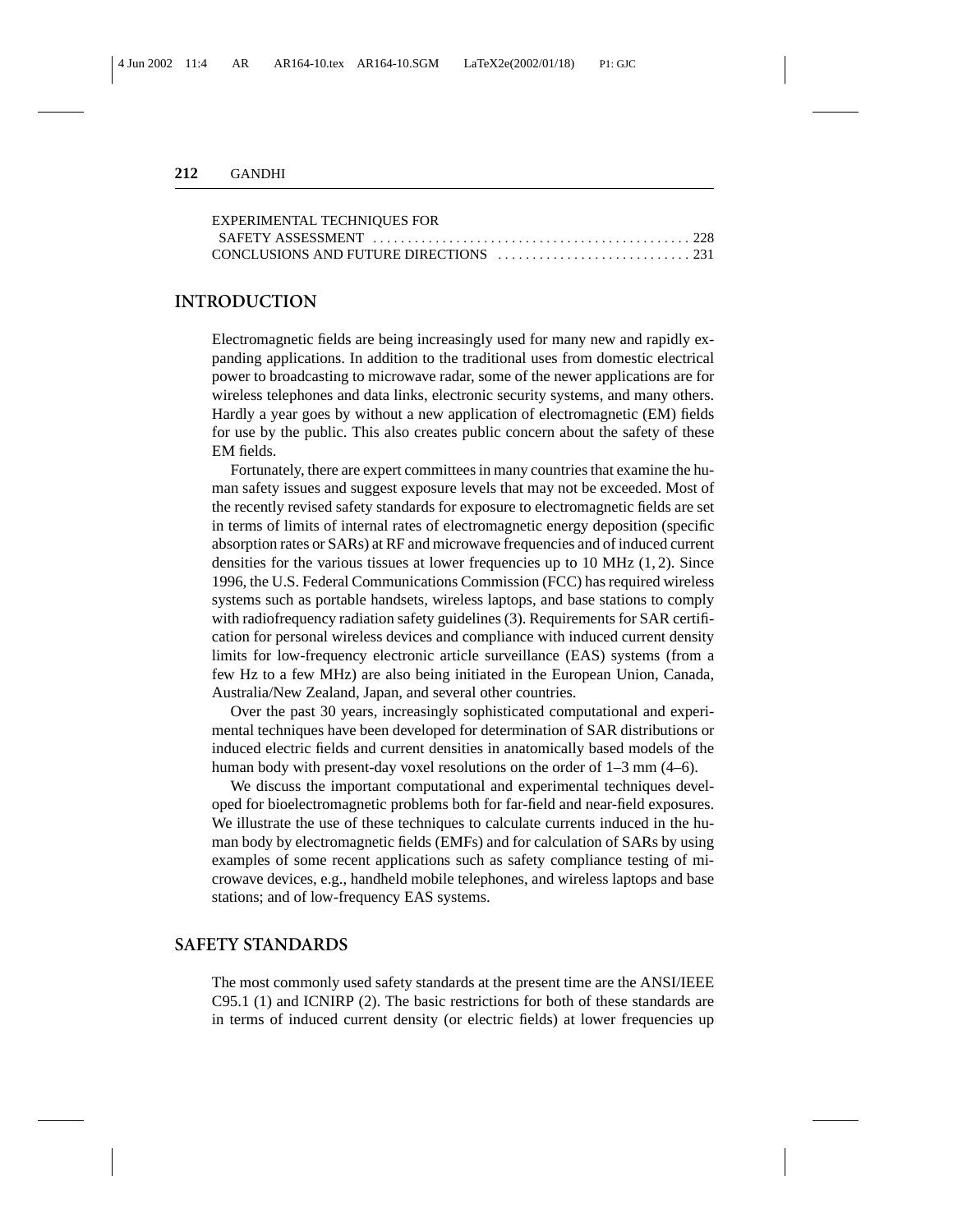| <b>Exposure</b> | <b>Frequency range</b> | <b>Current density</b><br>J for head and<br>trunk $mA/m2$ | Whole-body<br>average SAR<br>W/kg | <b>Localized</b><br><b>SAR</b> for<br>head and<br>trunk W/kg | <b>Localized</b><br><b>SAR</b> (limbs)<br>W/kg |
|-----------------|------------------------|-----------------------------------------------------------|-----------------------------------|--------------------------------------------------------------|------------------------------------------------|
| Occupational    | Up to $1$ Hz           | 40                                                        |                                   |                                                              |                                                |
| exposure        | $1-4$ Hz               | 40/f                                                      |                                   |                                                              |                                                |
|                 | $4$ Hz $-1$ kHz        | 10                                                        |                                   |                                                              |                                                |
|                 | $1-100$ kHz            | f/100                                                     |                                   |                                                              |                                                |
|                 | 100 kHz-10 MHz         | f/100                                                     | 0.4                               | 10                                                           | 20                                             |
|                 | $10 MHz-10 GHz$        |                                                           | 0.4                               | 10                                                           | 20                                             |
| General         | Up to $1$ Hz           | 8                                                         |                                   |                                                              |                                                |
| public          | $1-4$ Hz               | 8/f                                                       |                                   |                                                              |                                                |
| exposure        | $4$ Hz $-1$ kHz        | $\mathfrak{D}$                                            |                                   |                                                              |                                                |
|                 | $1-100$ kHz            | f/500                                                     |                                   |                                                              |                                                |
|                 | 100 kHz-10 MHz         | f/500                                                     | 0.08                              | 2                                                            | 4                                              |
|                 | $10$ MHz $-10$ GHz     |                                                           | 0.08                              | 2                                                            | 4                                              |

**TABLE 1** ICNIRP basic restrictions for time-varying electric and magnetic fields for frequencies up to 10 GHz (2)<sup>∗</sup>

<sup>∗</sup>Note: (*a*) *f* is the frequency in Hertz, (*b*) current densities J should be averaged over a cross section of 1 cm2 perpendicular to the direction of induced current, and (*c*) localized SAR averaging mass is any 10 g of contiguous tissue.

to a few megahertz (MHz), and SARs at higher frequencies up to a few gigahertz (GHz). The basic restrictions for frequencies up to 10 GHz prescribed in the ICNIRP standard (2) are given in Table 1. The IEEE safety standard (1), on the other hand, is given in terms of maximum permissible exposures (MPE) of incident external fields for controlled and uncontrolled environments corresponding to occupational and general public exposures, respectively. The IEEE MPEs are given in Table 2 for controlled and uncontrolled environments, respectively. As for the ICNIRP standard, here too, the underpinning is in terms of whole-body average and localized SAR. For frequencies between 0.1 and 6000 MHz (6 GHz), the whole-body average SAR limits of 0.4 W/kg for controlled environments and 0.08 W/kg for uncontrolled environments are identical to those in the ICNIRP standard (see Table 1). In this same frequency range, the peak local SAR for any 1 g of tissue (defined as a tissue volume in the shape of a cube) should not exceed 8.0 and 1.6 W/kg for the head and trunk regions for controlled and uncontrolled environments, respectively. Both of these values are somewhat lower and only 80% of the peak local SARs of 10.0 and 2.0 W/kg suggested by ICNIRP for occupational and general public exposures, respectively. Another distinction between these two widely used safety standards is that whereas the peak SARs are to be calculated for any 1 g of tissue for the IEEE standard, a considerably larger averaging weight of 10 g of tissue is suggested by the ICNIRP standard for the tissues of the head and trunk. However, the peak local SARs for the limbs, i.e., arms and legs, are identical in both the IEEE and ICNIRP standards. The peak local 10-g averaged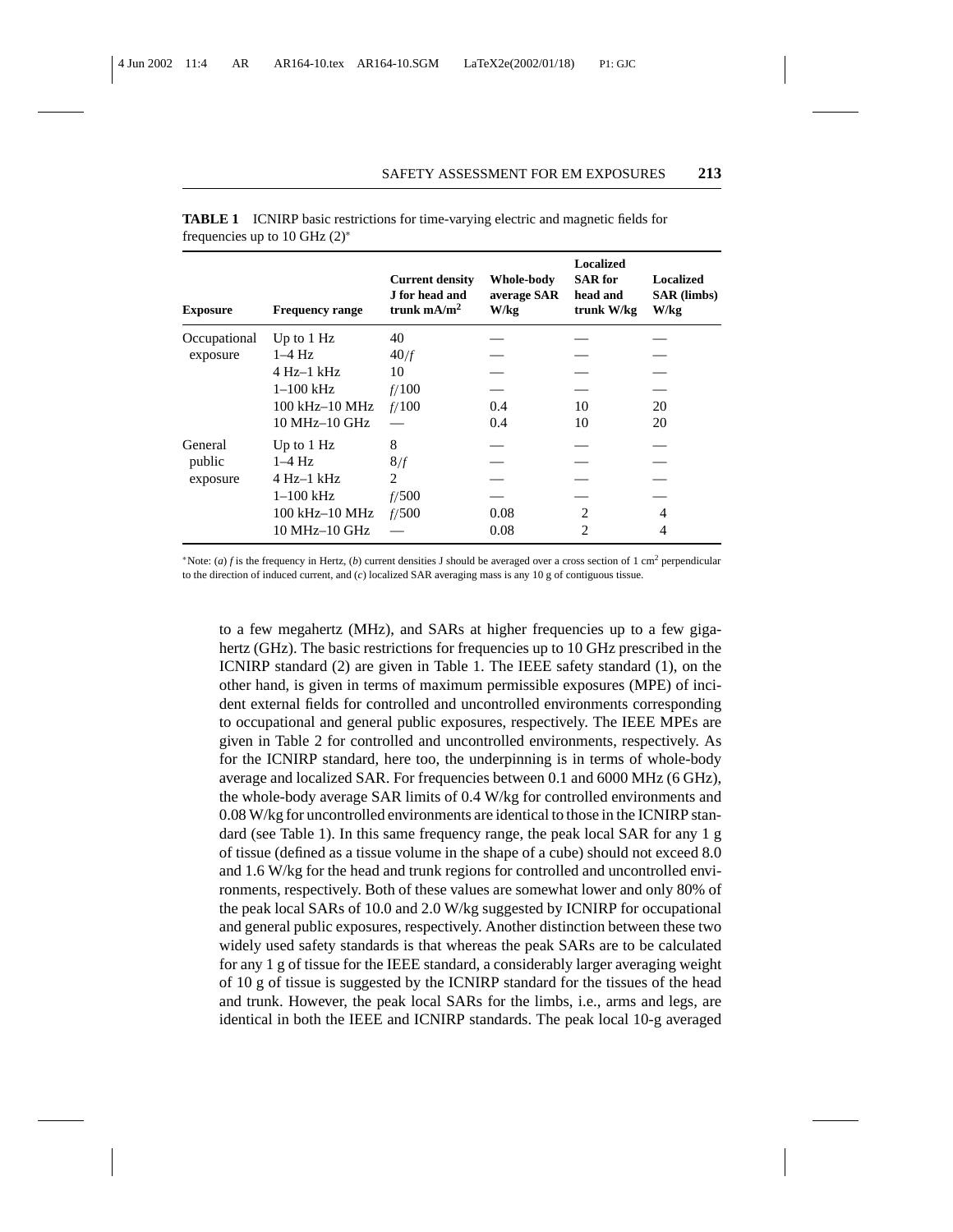|                                         | <b>Controlled environments</b><br>(Occupational) |                   |                                   | <b>Uncontrolled environments</b><br>(General public)        |                   |                                      |
|-----------------------------------------|--------------------------------------------------|-------------------|-----------------------------------|-------------------------------------------------------------|-------------------|--------------------------------------|
| <b>Frequency</b><br>range<br><b>MHz</b> | E<br>V/m                                         | н<br>A/m          | Power<br>density<br>$mW/cm^2$ V/m | E                                                           | H<br>A/m          | <b>Power</b><br>density<br>$mW/cm^2$ |
| $0.003 - 0.1$                           | 614                                              | 163               |                                   | 614                                                         | 163               |                                      |
| $0.1 - 3.0$                             | 614                                              | $16.3/f =$        |                                   | 614<br>(up to 1.34 MHz)<br>823.8/f<br>$(from 1.34-3.0 MHz)$ | 16.3/f            |                                      |
| $3 - 30$                                |                                                  | $1842/f$ 16.3/f — |                                   | 823.8/f                                                     | 16.3/f            |                                      |
| $30 - 100$                              | 61.4                                             | $16.3/f =$        |                                   | 27.5                                                        | $158.3/f^{1.668}$ |                                      |
| $100 - 300$                             | 61.4                                             | 0.163             | 1.0                               | 27.5                                                        | 0.0729            | 0.2                                  |
| 300-3000                                |                                                  |                   | f/300                             |                                                             |                   | f/1500                               |
| 3000-15,000                             |                                                  |                   | 10                                |                                                             |                   | f/1500                               |
| 15,000-300,000                          |                                                  |                   | 10                                |                                                             |                   | 10                                   |

**TABLE 2** The IEEE maximum permissible exposure limits for controlled (occupational) and uncontrolled (general public) environments (1)<sup>∗</sup>

<sup>∗</sup> Note: *f* is the frequency in MHz.

SARs in both of the standards are 20.0 and 4.0 W/kg for occupational and general public exposures, respectively.

As seen in Table 1 for the ICNIRP standard, for low-frequency exposures up to 10 MHz, the basic restrictions are in terms of maximum induced current densities averaged over a cross section of 1  $\text{cm}^2$  perpendicular to the current direction. The maximum induced current density limits are not as clearly spelled out in the IEEE standard where the MPEs are instead given in terms of maximum allowable currents through arms and legs for controlled and uncontrolled environments, respectively. This difference may, however, be narrowed in the future, because a planned revision of the IEEE standard will prescribe maximum induced electric fields for the various regions of the body.

The IEEE standard is used in the United States and a slightly modified version is used in Canada. The ICNIRP standard is used in the European Union and slightly altered versions of this standard are used in Australia/New Zealand, Japan, and Korea. In any case, from the discussion of this section, it is clear that safety assessment of the various electromagnetic devices or environments involves determination of induced electric fields or current densities at low frequencies up to a few MHz and of whole-body average and peak 1- or 10-g tissue-averaged SARs at the higher frequencies.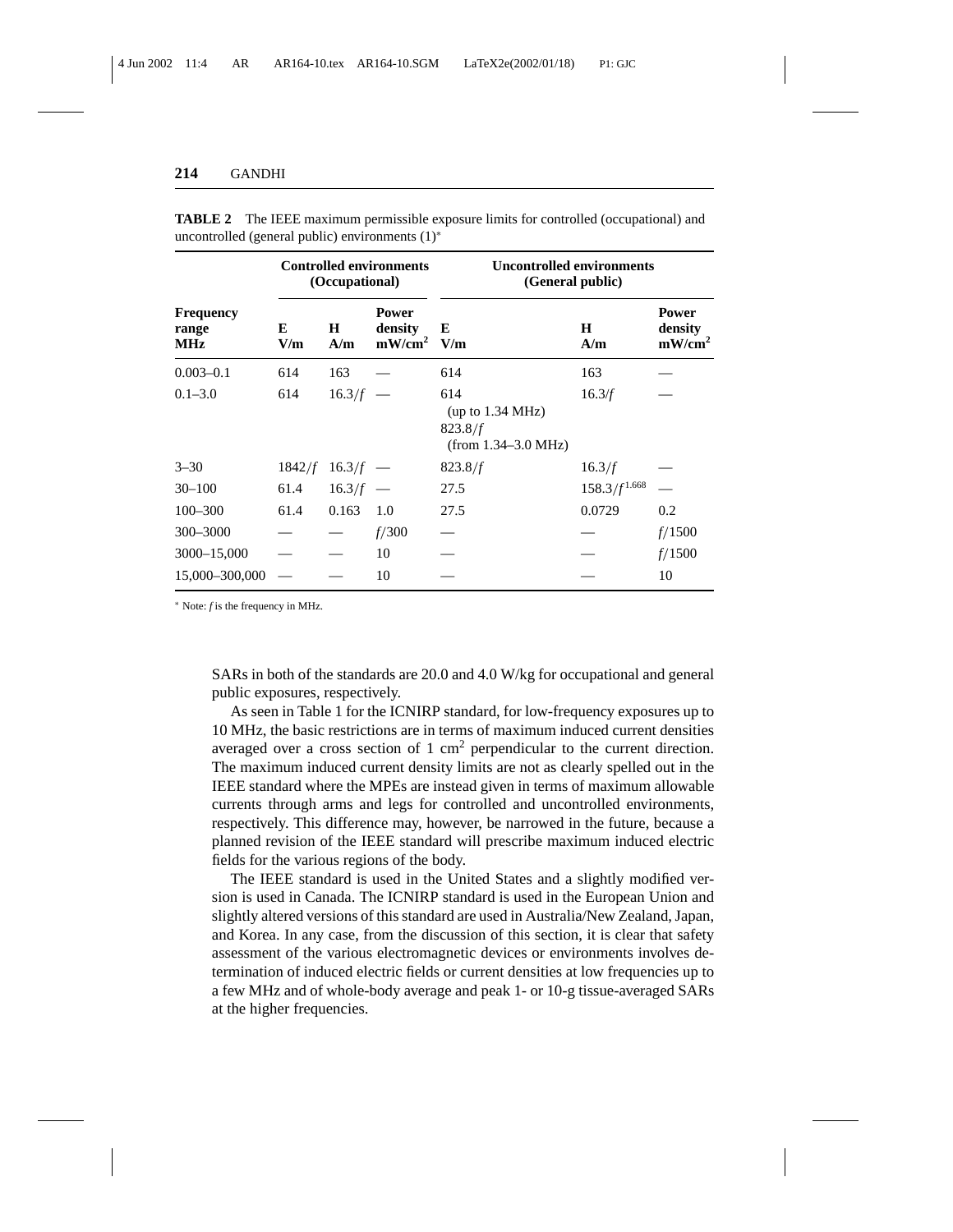## **COMPUTATIONAL TECHNIQUES FOR RF/MICROWAVE FREQUENCIES**

#### **The FDTD Method with Uniform and Expanding Grid**

The finite-difference time-domain (FDTD) method is extremely versatile for bioelectromagnetic problems. FDTD has been used for modeling whole-body or partial-body exposures due to spatially uniform or nonuniform near- or far-fields that are sinusoidally varying or transient in nature  $(4, 7-11)$ . The latter includes the fields associated with an electromagnetic pulse (EMP).

In this method, the time-dependent Maxwell's equations, given by

$$
\nabla \times \mathbf{E} = -\mu \frac{\partial \mathbf{H}}{\partial t}
$$
 (1)

and

$$
\nabla \times \mathbf{H} = \sigma \mathbf{E} + \varepsilon \frac{\partial \mathbf{E}}{\partial t},
$$
 (2)

are implemented for a lattice of subvolumes or Yee space cells that may be cubical or parallelepiped with different dimensions  $\Delta x$ ,  $\Delta y$ , and  $\Delta z$  in the x, y, and z directions, respectively. The components of **E** and **H** are positioned about each of the cells at half-cell intervals and calculated alternately (leapfrogged) with half-time steps,  $\Delta t/2$ . The details of the method are given in several of the abovereferenced publications and books (12, 13) and are, therefore, not repeated here.

In the FDTD method, it is necessary to represent not only the scatterer/absorber such as the human body or a part thereof, but also the electromagnetic sources, including their shapes, excitations, and so forth, if these sources are in the near-field region. On the other hand, the far-field sources are described by means of incident plane-wave fields specified on a three-dimensional source "box" located typically 6 to 10 cells away from the exposed body. The interaction space consisting of several hundred thousand to several million Yee cells is truncated by means of absorbing boundaries. The penetrating fields are tracked in time for all cells of the interaction space. The computation is considered to be completed when either the **E** and **H** fields have died off for an impulsive excitation or, for a sinusoidal excitation, when the sinusoidal steady-state is observed for all cells within the interaction space.

Even though a uniform FDTD grid has mostly been used for the bioelectromagnetic problems, an expanding-grid formulation has also been proposed by Gao & Gandhi (14). For near-field sources, this offers the advantage of modeling the tightly coupled regions such as the ear and the proximal side of the head with a fine resolution (small cell size) while allowing cell sizes to increase gradually as one moves further away from the regions of primary interest. The expanding-grid algorithm allows different cell-to-cell expansion factors along the three coordinate axes, and can reduce by a factor of 4 to 10 the total number of cells needed to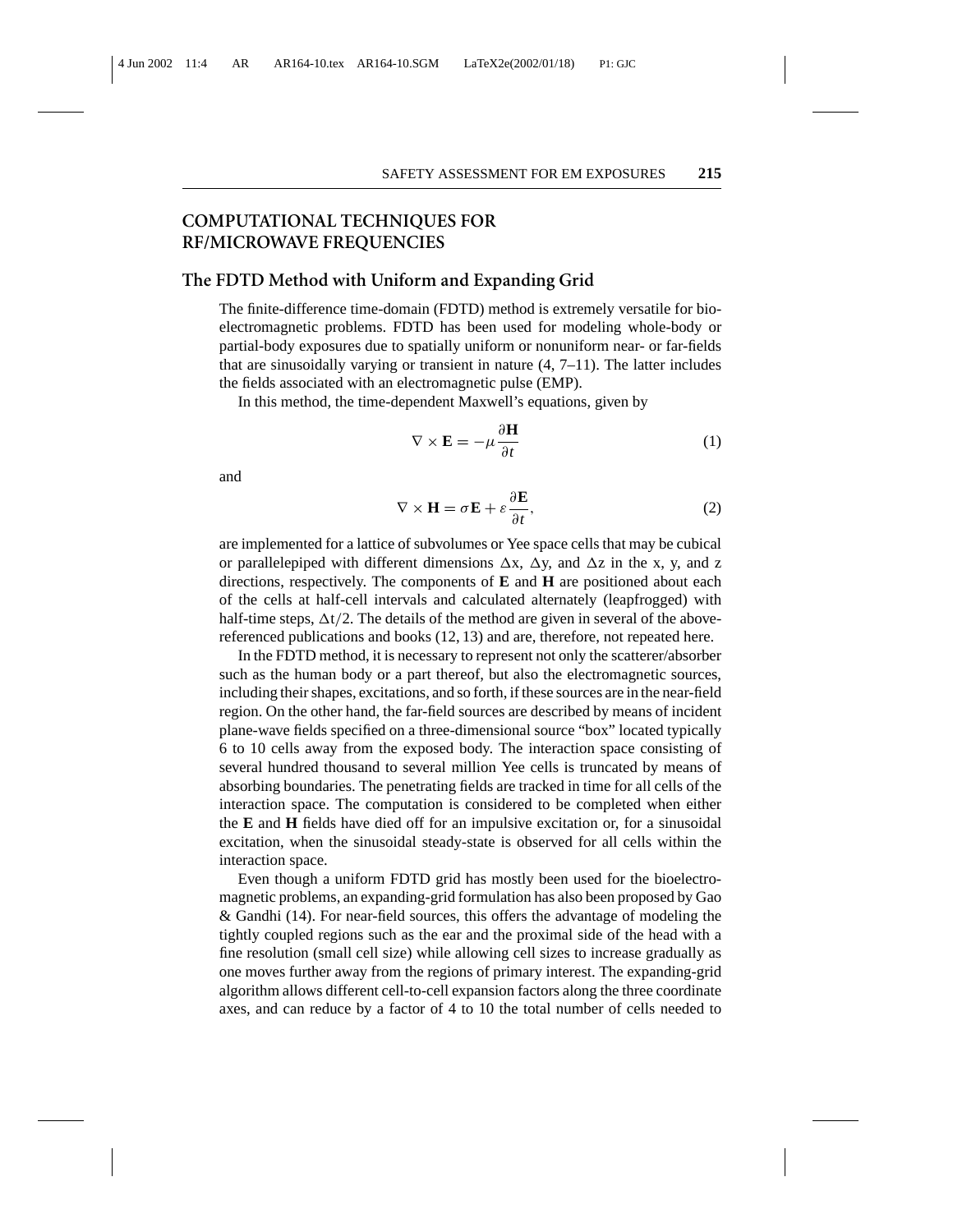model a given volume as compared to a uniform grid formulation wherein the cells with the finest resolution are used throughout the volume. Some of the applications to date are for calculations of induced current and SAR distributions for a worker model exposed to an RF dielectric heater (15) and for SAR distributions due to cellular telephones (16, 17). Another potential application is for dosimetry of the human body at higher frequencies where the interior of the exposed body is relatively shielded and may, therefore, be modeled with coarser cells or ignored altogether. For all of these applications the coupled fields diminish rapidly into the exposed parts of the body. By using smaller cell sizes on the order of 1 mm for the coupled region, one can determine the SARs with higher precision and better model the irradiating source as well (for example, the personal wireless device, its antenna, and the feed region).

A variation of the expanding-grid formulation is the use of subgridding (18). Whereas a slowly expanding cell size with cell-to-cell expansion factors on the order of 1.1 to 1.25 are used in the expanding-grid formulation, a stepped expansion factor of two, and at times three, may be used in the subgridding method to represent the regions where the electromagnetic coupling is considerably lower.

# **COMPUTATIONAL TECHNIQUES FOR LOW FREQUENCIES**

For exposures to EMFs from low-frequency sources such as power lines at 50/60 Hz, induction heaters and EAS devices in the kilohertz to megahertz range, etc., several numerical techniques have been developed (4, 19–33). These methods are the admittance and impedance methods (19–23), the finite-element method (25), the scalar potential finite-difference (SPFD) method (27–29), and the finitedifference time-domain method with frequency scaling (24, 26, 30). At low frequencies, it is possible to treat exposure to electric and magnetic fields separately and the induced electric fields or current densities added vectorially for each of the voxels (21, 31). Using anatomically based models with voxel resolutions of 1–6 mm, these methods have been used to calculate the induced electric fields and current densities for the various regions of the body. For lack of space, we describe only one of these methods and its application to a recent problem of great interest, namely, compliance testing of electronic article surveillance (EAS) systems, in detail here.

#### **The Impedance Method**

First postulated in 1984, the impedance method (4, 20–23, 32, 33) has been found to be highly efficient as a numerical procedure for calculations of induced current densities and/or electric fields for exposure to low-frequency EM fields. Using tissue-classified anatomically based models with resolutions of 1 to 6 mm, some of the applications of this method are calculation of SAR distributions for operator exposure to nonuniform magnetic fields of induction heaters (22), induced current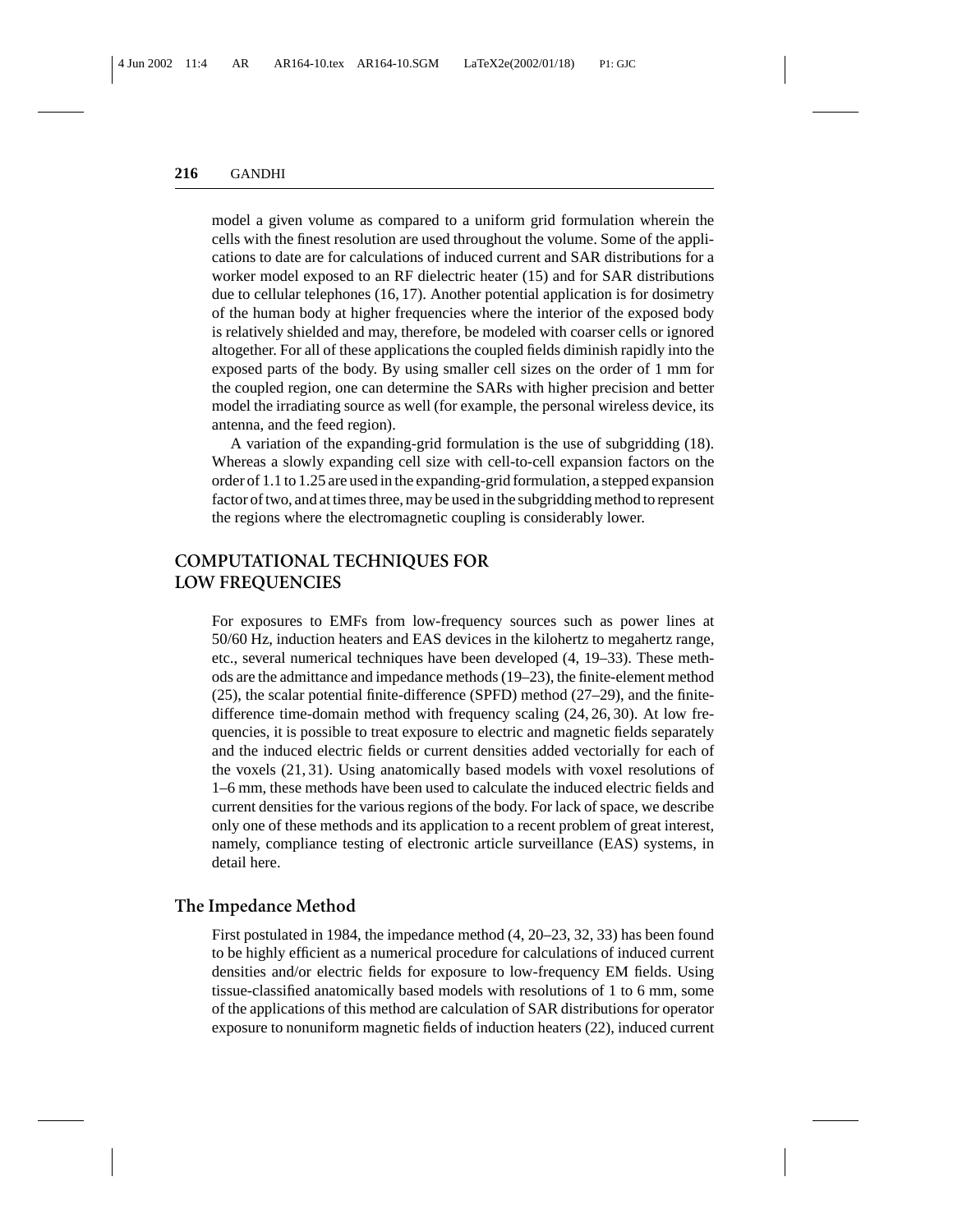densities and SARs due to capacitive-type electrodes used for hyperthermia (23), currents induced in the human body by electric and magnetic fields of electric blankets (4), current densities and electric fields induced by magnetic fields of EAS systems (33), etc.

In this method, the biological body or an exposed part thereof is represented by a three-dimensional (3D) network of impedances whose individual values are obtained from the complex conductivities ( $\sigma + j\omega\varepsilon$ ) for the various locations of the body. The impedances for various directions for the three-dimensional network can be written as

$$
Z_{\mathbf{m}}^{\mathbf{i}, \mathbf{j}, \mathbf{k}} = \frac{\delta_{\mathbf{m}}}{\delta_{\mathbf{n}} \delta_{\mathbf{p}} (\sigma_{\mathbf{m}}^{\mathbf{i}, \mathbf{j}, \mathbf{k}} + \mathbf{j} \omega \varepsilon_{\mathbf{m}}^{\mathbf{i}, \mathbf{j}, \mathbf{k}})},
$$
(3)

where i, j, and k indicate the voxel index; m is the direction, which can be x, y, or z, for which the impedance is calculated;  $\sigma_m^{i,j,k}$  and  $\varepsilon_m^{i,j,k}$  are the conductivities and the electrical permittivities for the voxels i, j, and k;  $\delta_m$  is the thickness of the cell in the mth direction; and  $\delta_n$  and  $\delta_p$  are the widths of the voxel in directions at right angles to the mth direction.

In the impedance method formulation, it can be seen that the cells need not be identical so that fairly thin features of the body can be modeled as well as the interfaces between the various tissues and organs. Also, the dielectric properties  $(\sigma, \varepsilon)$  for a given cell can be directionally dependent.

A recent application of this method is for calculation of induced electric fields and current densities for exposure to nonuniform vector magnetic fields of EAS systems (33). Because of the relatively new and rapidly expanding use of the magnetic fields for security systems such as EAS and radiofrequency identification (RFID) systems (34) and the need for safety compliance testing of such devices (35), this application is discussed in detail in this article.

## **SOME APPLICATIONS OF NUMERICAL TECHNIQUES**

## **SAR Distributions Due to Cellular Telephones**

The finite-difference time-domain technique has been used by many authors to calculate SAR distributions and radiation patterns of cellular telephones held close to the head (4–6, 36–43). It is possible to use CAD-derived models of cellular telephones in order to represent the detailed construction of the telephone more accurately. An illustration of two CAD-derived telephones, one each at 835 and 1900 MHz, is given in Figure 1 (40, 41). The anatomic model resolutions used by various authors are typically on the order of 1–3 mm. The calculated energy depositions are highly superficial with penetration depths on the order of 3–5 cm for the side of the head close to the radiating antenna. Shown in Figures 2*a* and 2*b* are two views of the calculated SAR distributions for a  $1.974 \times 1.974 \times 3$ mm resolution anatomic model of the human head for a cellular telephone radiating 600 mW of power at 835 MHz. This is the maximum power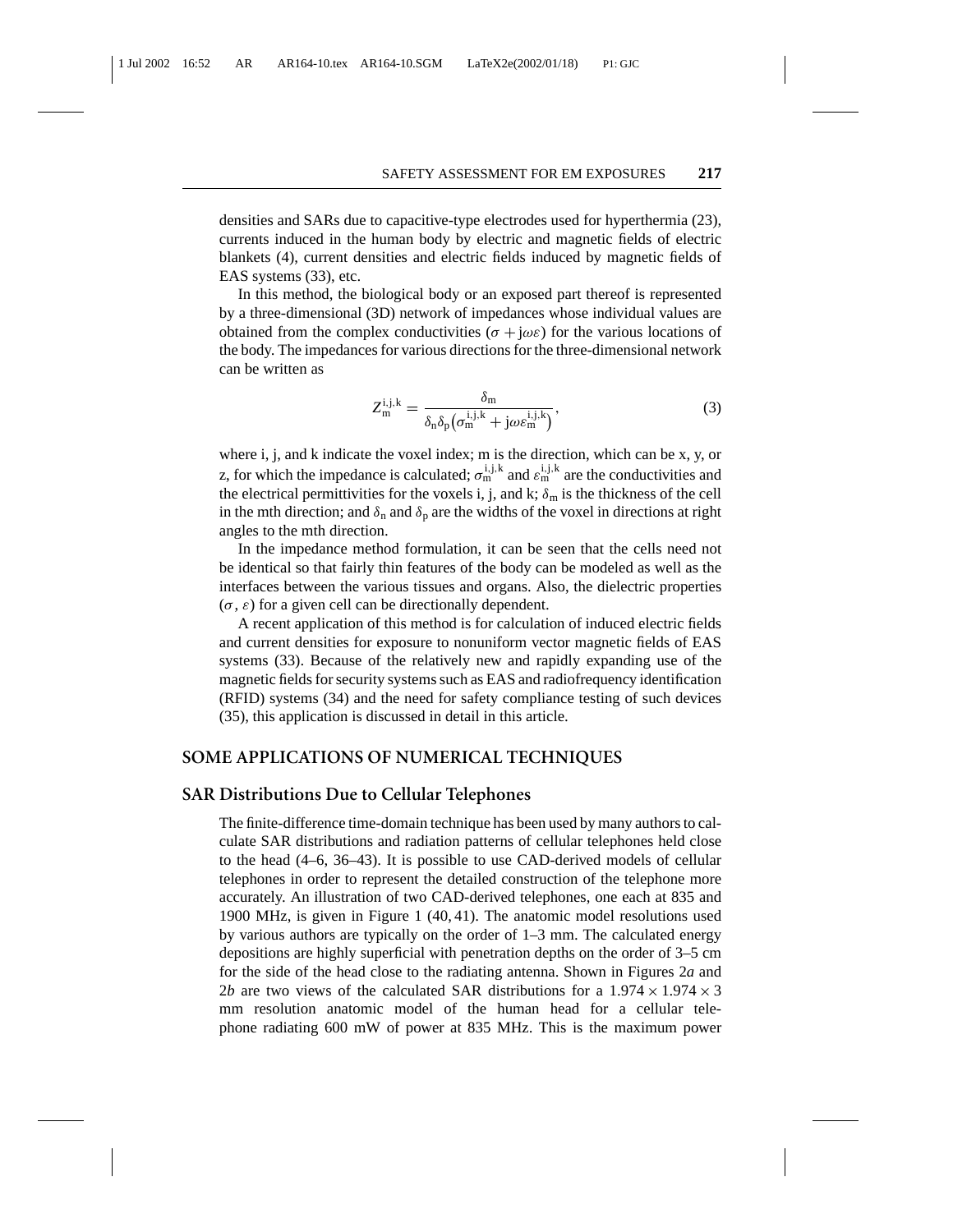



**Figure 1** An illustration of two CAD-derived telephones used for SAR calculations.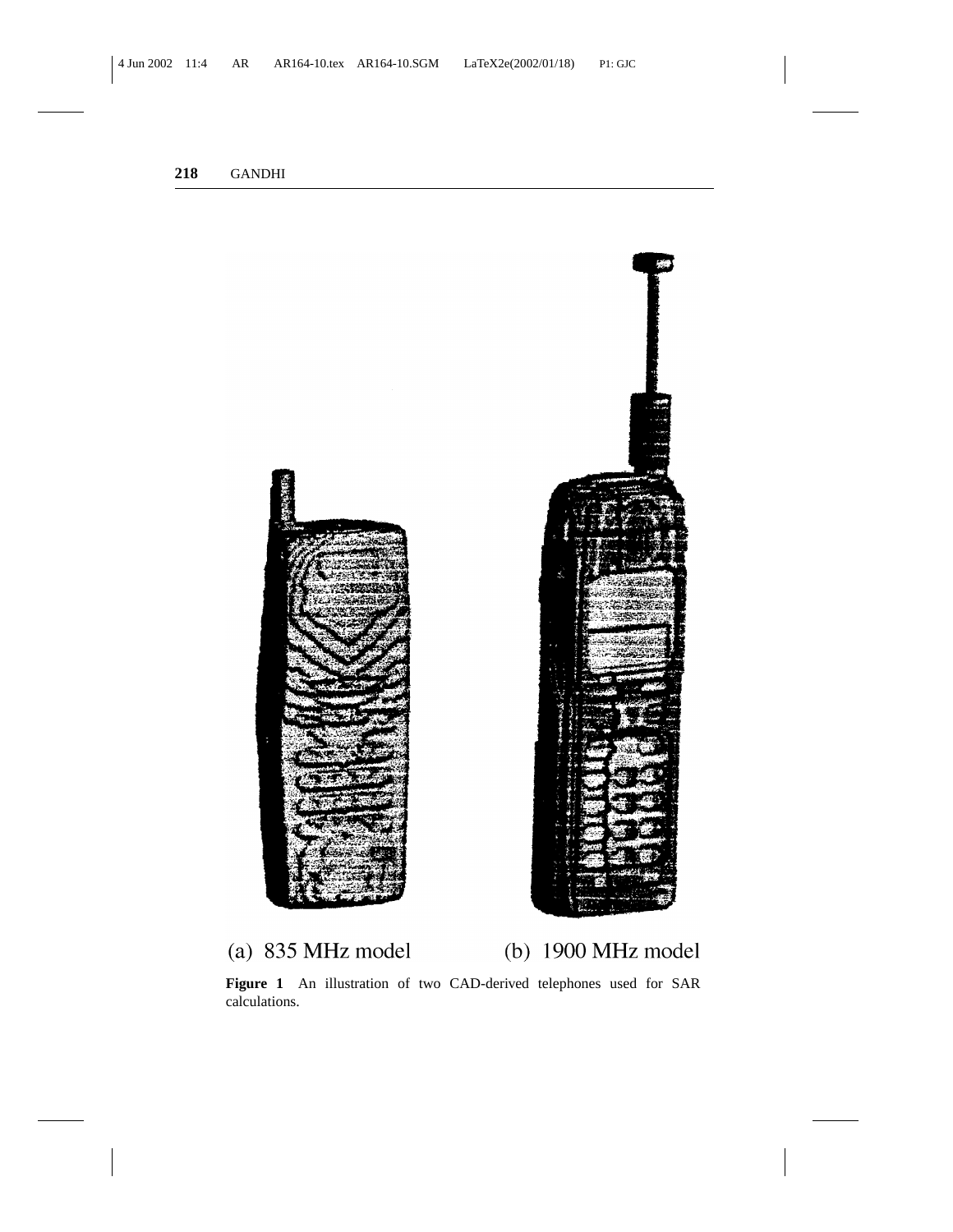radiated by a cellular telephone in the analog AMPS mode. For calculations of SAR distributions, several numerical codes are presently available commercially so that they may be used to design a telephone that meets the SAR safety guidelines and gives desirable radiation patterns.

Because different anatomic models of the human head have been used by various authors, the calculated SAR distributions are slightly different with peak 1-g SARs that may be up to 50% different even when identical antenna lengths and slant angles of the telephones vis  $\alpha$  vis the head are used (43). This variation in the calculated peak 1-g SAR may be reduced somewhat if care is taken in accurately positioning the telephone relative to the ear. In one such study, the effect of using different anatomical models of the head on SAR distributions is examined (40). For this study, two different anatomically based models of the human head and neck derived from the MRI scans of two adult male volunteers are used. The first of these models, described in detail in Reference (5), has a resolution of  $1.974 \times 1.974 \times 3.0$  mm. The second anatomic model, described in Reference (40), has a resolution of 0.9375 mm for each of the cubical voxels and is based on the head of a second individual. The head and neck parts of each of the models have been segmented into 15 tissue types: muscle, fat, bone (skull), cartilage, skin, nerve, blood, parotid gland, eye humor, sclera and lens, CSF, brain, and pineal and pituitary glands. Appropriate mass densities and dielectric properties depending on the irradiation frequency, listed in (5, 40), were used to calculate SAR distribution using the FDTD method. The SAR results given in Table 3 use three different models: Model A, with a resolution of  $1.974 \times 1.974 \times 3$  mm; its resampled version, with a resolution

**TABLE 3** SAR distributions for three anatomic models of the human head for a cellular telephone of handset dimensions  $2.2 \times 5.0 \times 15.6$  cm. Frequency = 1900 MHz, radiated  $power = 125$  mW

|                                          | Model A<br>$1.974 \times 1.974 \times 3.0$ mm | <b>Model B</b><br>$0.987 \times 0.987 \times 1.0$ mm<br>(resampled from<br>Model A) | <b>Model C</b><br>$0.9375$ mm <sup>3</sup> |
|------------------------------------------|-----------------------------------------------|-------------------------------------------------------------------------------------|--------------------------------------------|
|                                          |                                               |                                                                                     |                                            |
| Peak 1-voxel SAR (W/kg)                  | 5.88                                          | 10.97                                                                               | 6.77                                       |
| Peak 1-g $SAR$ (W/kg)                    | 1.58                                          | 1.62                                                                                | 1.41                                       |
| Peak 1-g SAR for brain $(W/kg)$          | 0.27                                          | 0.26                                                                                | 0.32                                       |
| Power absorbed by head, neck<br>and hand | 58%                                           | 61.7%                                                                               | 61.5%                                      |
| Brain average SAR (mW/kg)                | 9.33                                          | 9.33                                                                                | 12.31                                      |
| $CSF$ average SAR (mW/kg)                | 10.08                                         | 10.10                                                                               | 8.68                                       |
| Lens average $SAR$ (mW/kg)               | 1.17                                          | 1.17                                                                                | 1.61                                       |
| Sclera average SAR (mW/kg)               | 1.41                                          | 1.44                                                                                | 2.50                                       |
| Humor average SAR (mW/kg)                | 2.40                                          | 2.39                                                                                | 3.21                                       |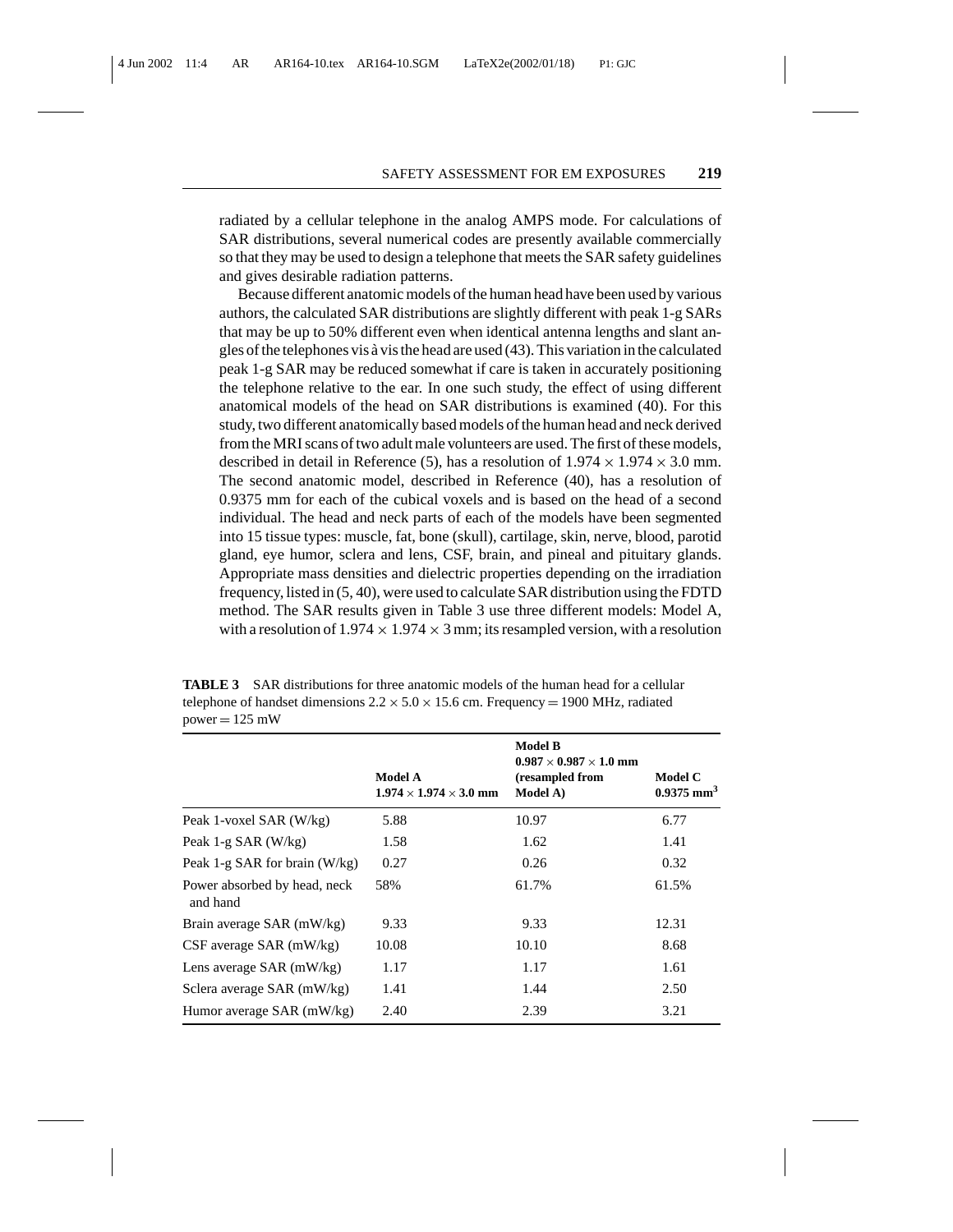of  $0.987 \times 0.987 \times 1$  mm (Model B); and a new 0.9375-mm resolution model (Model C). Given in Table 3 are the salient features of the calculated SARs and the powers absorbed for the various regions of the head for Models A, B, and C for a cellular telephone of handset dimensions  $2.2 \times 5.0 \times 15.5$  cm. Used for the SAR calculations is a handset with a quarter-wavelength (3.95 cm)-long antenna radiating a time-averaged power of 125 mW (peak pulses of power output 1W with a duty cycle of 1/8) at 1900 MHz. As expected, the SAR distributions for Models A and B with different resolutions, but derived from the anatomic model of the same head, are very similar. The SARs calculated for Model C, which was derived for a different individual, are slightly different, but the peak 1-g SAR needed for compliance testing against the ANSI/IEEE and FCC guidelines (1, 3) is still within approximately 15% of that derived for Models A and B.

Another useful comparison is that for peak 1- and 10-g SARs needed for compliance testing against the ANSI/IEEE and FCC guidelines used in the United States (1, 3) and against the ICNIRP Standard (2) used by the European Union Countries, respectively. Given in Table 4 is the comparison of the peak 1- and 10-g SARs for various tilt angles of the cellular telephone handset of dimensions  $2.96 \times 5.73 \times 15.5$  cm vis à vis the head (Model A). Assumed for the calculations are the quarter-wave monopole antennas of lengths 9.0 and 3.95 cm for this handset at 835 and 1900 MHz, respectively. It is interesting to note that peak 1-g and 10-g SARs generally diminish with increasing tilt angle both at 835 and 1900 MHz. It should also be noted that the peak 10-g SARs required for compliance testing against the ICNIRP standard (2) are a factor of two or more times lower than the peak 1-g SARs needed for compliance testing by the FCC in the United States (3).

|                                                             |                 | 835 MHz<br>$(600 \text{ mW})$ | <b>1900 MHz</b><br>$(125 \text{ mW})$ |                  |  |
|-------------------------------------------------------------|-----------------|-------------------------------|---------------------------------------|------------------|--|
| Tilt angle                                                  | 1 g SAR<br>W/kg | 10 g SAR<br>W/kg              | 1 g SAR<br>W/kg                       | 10 g SAR<br>W/kg |  |
| $0^{\circ}$                                                 | $2.93(1.01)$ g) | 1.41(10.19 g)                 | 1.11(1.03 g)                          | 0.59(10.08 g)    |  |
| $20^{\circ}$                                                | 2.7(1.00 g)     | 1.33(10.00 g)                 | 1.08(1.01)                            | 0.56(10.06 g)    |  |
| $30^\circ$                                                  | 2.44(1.03 g)    | 1.21(10.18 g)                 | 1.08(1.03 g)                          | 0.57(10.00 g)    |  |
| $45^{\circ}$                                                | 2.14(1.00 g)    | 1.1(10.07 g)                  | 0.85(1.01 g)                          | 0.42(10.07 g)    |  |
| $30^{\circ} + 9^{\circ}$<br>rotation<br>toward<br>the mouth | 2.31(1.10 g)    | 1.08(10.05 g)                 | 1.20(1.01 g)                          | 0.44(10.11 g)    |  |

**TABLE 4** Peak 1- and 10-g average SARs for various tilt angles (actual tissue weights in parentheses). Assumed for SAR calculations is a handset of dimensions  $2.96 \times 5.73 \times$ 15.5 cm using quarter-wave monopole antennas of lengths 9.0 or 3.95 cm at 835 or 1900 MHz, respectively (41)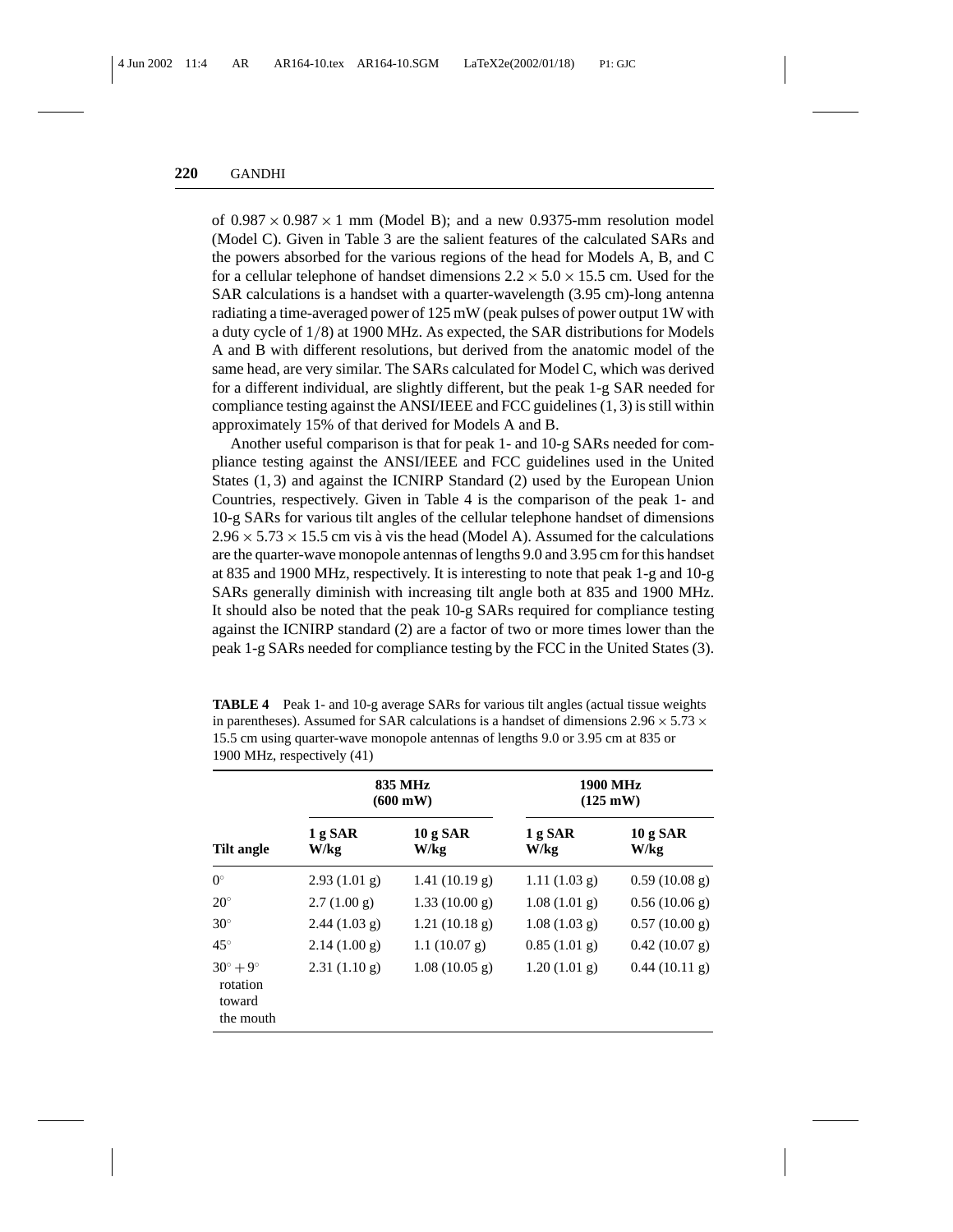Furthermore, because the peak 10-g SAR limit in the ICNIRP standard is 2.0 W/kg as opposed to 1.6 W/kg in the FCC standard, the radiated power allowed by the ICNIRP standard (2) would be almost 2.5 times higher than that allowed by the IEEE or FCC standards (1, 3).

## **Induced Electric Fields, Current Densities, and SARs for EAS and RFID Systems**

Electronic article surveillance (EAS) and RF identification (RFID) systems based on the use of alternating magnetic fields at frequencies from 50/60 Hz up to 10–15 MHz are being rapidly introduced into society to prevent unauthorized removal of items from stores, libraries, and hospitals or for RF detection of identification cards to control access (34). The EAS and RFID systems may take the form of one- or two-sided panels of current-carrying loops or pillars at or near the exit door, or loops hidden in the ceiling and/or the mat on the floor. Another manifestation is the magnetic tag deactivation systems that are mounted as checkout countertop devices. The net result is that an individual passing through or standing close to these devices is exposed to nonuniform vector magnetic fields emanating from these EAS and RFID systems.

As mentioned earlier, limits of induced current densities and SARs in the human body have been prescribed in the IEEE and ICNIRP standards (1, 2) that may not be exceeded for exposure of the general public or for occupational situations. The basic restrictions specified in the ICNIRP guidelines (see Table 1) are to limit the induced current densities for the central nervous system (CNS) tissues, e.g., the brain and the spinal cord for frequencies up to 100 kHz; current densities as well as SARs for frequencies between 100 kHz and 10 MHz; and only SARs (both whole-body-average and peak local 10-g SARs) for frequencies above 10 MHz. The European Standard EN50357 for compliance testing of EAS and RFID systems defines the procedures to be used for evaluation of human exposure to electromagnetic fields of these systems (35). Because experimental compliance testing is tedious, computational methods using heterogeneous anatomically based models of the human body may be used to show compliance of the new EAS devices.

For this application (33), a full  $1.974 \times 1.974 \times 2.93$ -mm resolution model of the adult male described in Reference (4) is used. Also used are scaled models of the 10- and 5-year-old children, derived from the model of the adult using the external dimensions typical of the children (see Table 5). From Geigy Scientific Tables (44), the head circumference does not change much from a 5-year-old child to an adult (approximately 5.5%) even though the surface area increases by approximately 33% and body height and weight increase significantly. Some typical external dimensions and derived voxel sizes for anatomic models of the male adult and 10 and 5-year-old boys are given in Table 5. The three models used for the calculations of different heights and weights but fairly similar circumferences of the head are visualized in Figure 3. Because of the fairly large size of the models with a grid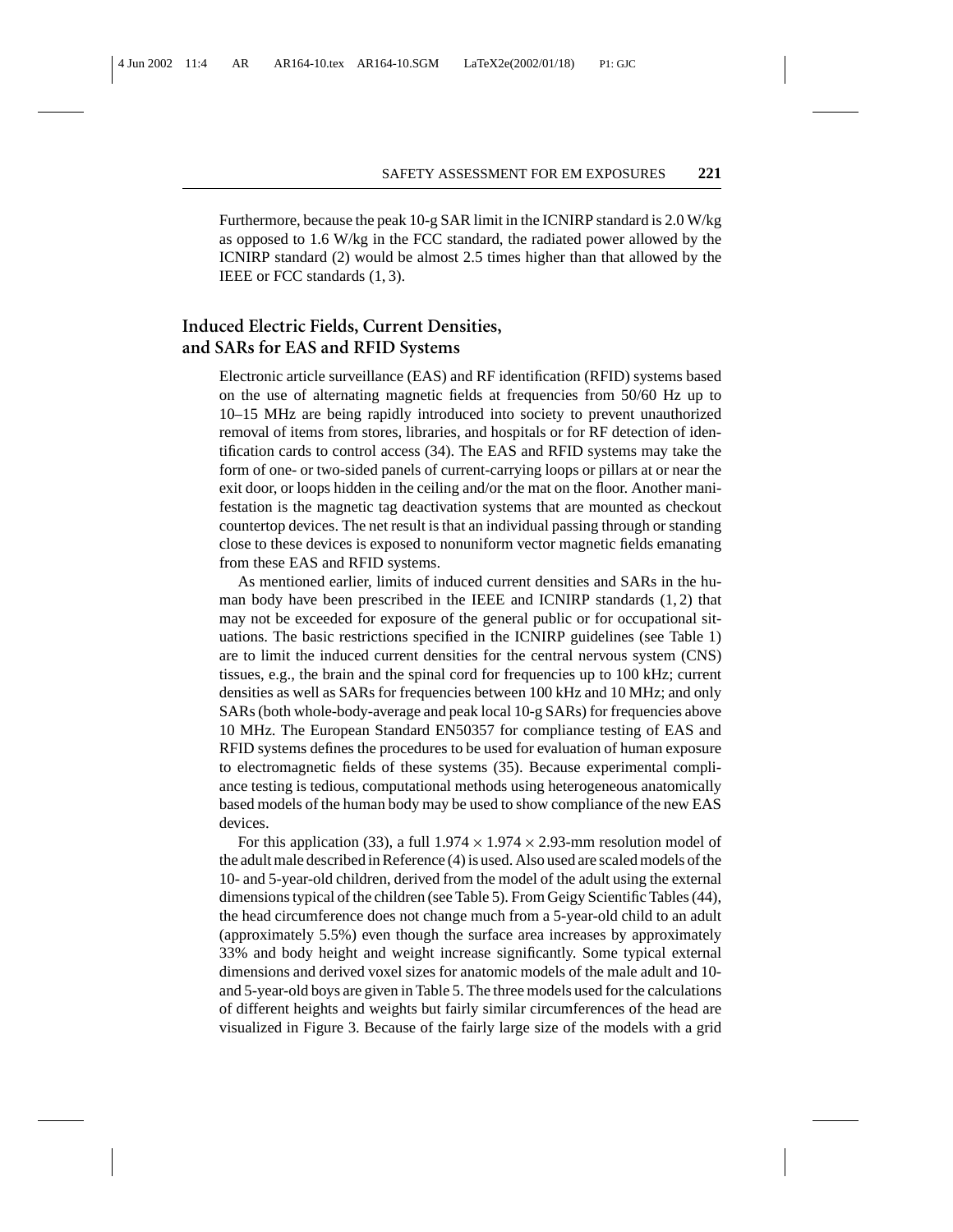|                                                                | Adult male                             | 10-year-old boy                        | 5-year-old boy                         |
|----------------------------------------------------------------|----------------------------------------|----------------------------------------|----------------------------------------|
| Head circumference <sup>a</sup> (cm)                           | 53.8                                   | 52.3                                   | 51.0                                   |
| Body weight <sup>a</sup> $(kg)$                                | 71.7                                   | 30.5                                   | 18.9                                   |
| Height <sup>a</sup> $(cm)$                                     | 176                                    | 138                                    | 112                                    |
| Body surface area <sup><math>a</math></sup> (cm <sup>2</sup> ) | 17.400                                 | 9610                                   | 7510                                   |
| Head surface area <sup><math>a</math></sup> (cm <sup>2</sup> ) | 1305                                   | 1048                                   | 984                                    |
| Voxel size for head (mm)                                       | $1.974 \times 1.974$<br>$\times$ 2.930 | $1.974 \times 1.974$<br>$\times$ 2.352 | $1.871 \times 1.871$<br>$\times$ 2.330 |
| Voxel size for arms.<br>torso, and legs (mm)                   | $1.974 \times 1.974$<br>$\times$ 2.930 | $1.400 \times 1.400$<br>$\times$ 2.282 | $1.196 \times 1.196$<br>$\times$ 1.782 |

**TABLE 5** Some typical external dimensions and derived voxel sizes used for the anatomic models of the male adult and 10- and 5-year-old boys (33)

a See Reference (44).

size of  $256 \times 151 \times 602$  or approximately 23.3 million voxels, a Sun Microsystems UltraSparc II work station is used for the calculations of the induced electric fields from which the induced current densities are calculated using the tissue-dependent conductivities for each of the voxels. The problem requires a computer memory of 1.18 Gigabytes.

#### **An EAS System**

Even though the induced electric fields and current densities have been evaluated for several EAS device geometries mentioned in the previous section, we give details for only one such system here because of lack of space. A pass-by system assumed here is a 30-kHz one-sided EAS system consisting of two rectangular coils, each of width 50 cm and height 60 cm with an overlap of 10 cm, carrying in-phase currents of 100 A turns rms for each of the coils (33). This system is sketched in Figure 4. The dimensions and frequency used for this system are made up to illustrate the procedure and, to our knowledge, are not representative of any commercial products. This is done to protect the proprietary interests of the manufacturers. Using Biot-Savart's law of electromagnetics, a computer program is written to calculate the rms values of the magnetic fields  $B_x$ ,  $B_y$ , and  $B_z$  for the locations close to the assumed EAS system that are likely to be occupied by the various parts of the human. The calculated variations of the magnetic field components and the total magnetic field,

$$
B_{\text{total}} = (B_x^2 + B_y^2 + B_z^2)^{1/2},\tag{4}
$$

is sketched in Figure 5 for an imaginary vertical line that is centrally located  $(y = 0)$ at a distance  $x = 20$  cm from the plane of the EAS panel. This is because of the placement of the human model such that this vertical line passes through the armpit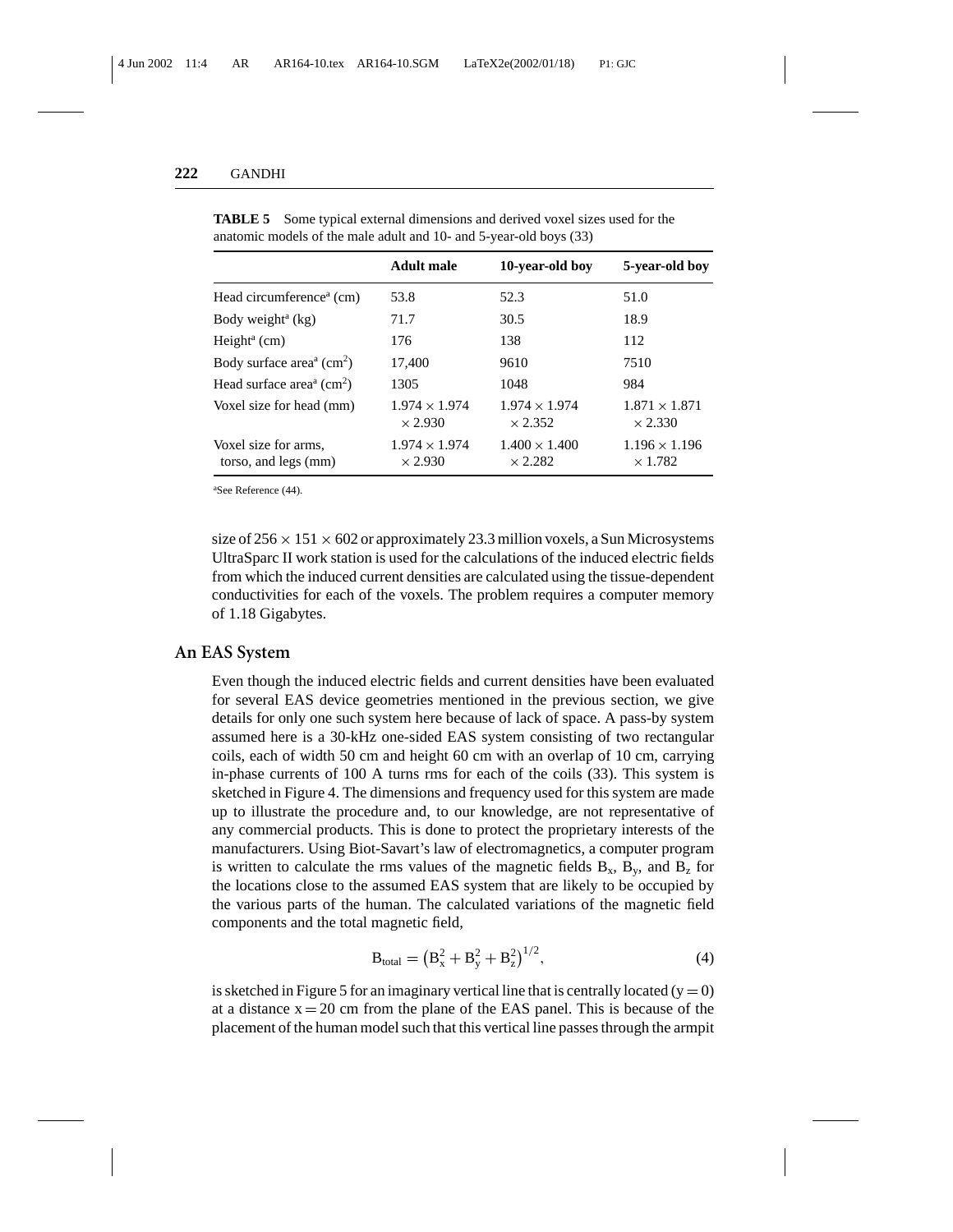

 $(a)$  Adult male. (b) Model of 10-year-old boy.  $(c)$  Model of 5-year-old boy.

**Figure 3** The three anatomic models used for calculations of induced electric fields and current densities.

tangential to the proximal side of the torso recommended by European Standard EN50357 (35) for compliance testing against ICNIRP guidelines.

From Figure 5 we can see that the magnetic fields are the highest for the region of the brain  $100.2 < z < 111.2$  cm for the model of the 5-year-old, intermediate for the model of the 10-year-old  $(125.8 < z < 137.2$  cm), and lowest for the model of the adult  $(161.2 < z < 175.4$  cm), respectively. As seen from Figure 5, the total magnetic field for the brain may be four to five times higher for the model of a 5-year-old child and two to three times higher for the model of a 10-year-old child as compared to that for an adult, respectively. For the spinal cord, the vertical coordinate z is between 60.6 and 100.2 cm for the 5-year-old, between 77.6 and 125.8 cm for the 10-year-old, and between 99.6 and 161.2 cm for the model of the adult. Here, too, the magnetic fields are higher for the regions of the spinal cord for both of the models of the children as compared to those for the model of the adult.

The impedance method is used to calculate the induced electric fields and current densities for every voxel of the three models shown in Figure 3 with the proximal side of the torso at a distance of 20 cm from the yz plane passing through the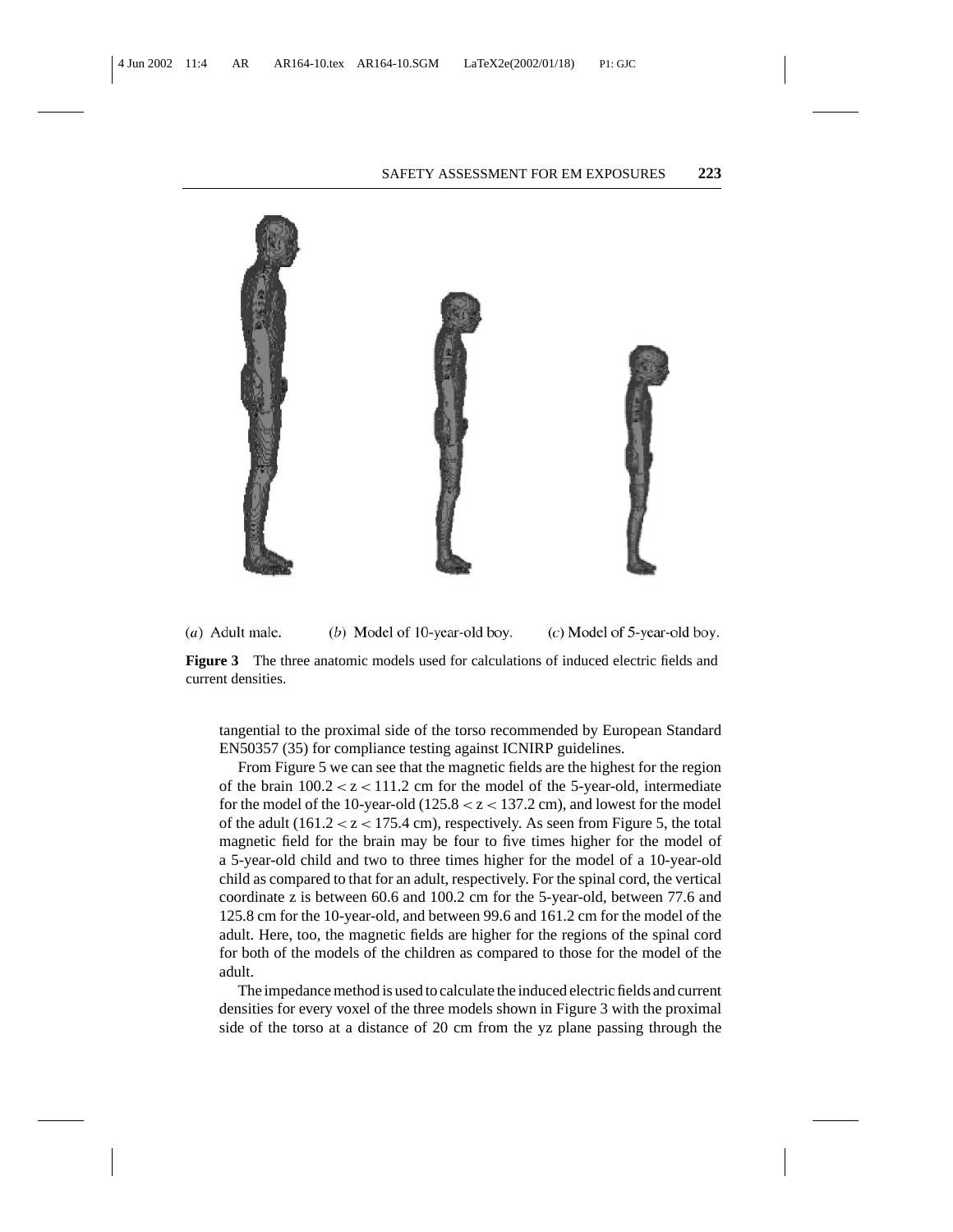

**Figure 4** An assumed EAS system using a pair of rectangular coils with an overlap of 10 cm. The lower rung of the bottom coil is assumed to be 20 cm off the ground plane. The marked dimensions are in cm.

EAS coils as suggested in EN50357 Standard (35). From the component values of the x-, y-, or z-directed induced current densities  $J_x$ ,  $J_y$ , and  $J_z$ , respectively, the total current densities (J) for each of the voxels are calculated using the following equation:

$$
J = (J_x^2 + J_y^2 + J_z^2)^{1/2}.
$$
 (5)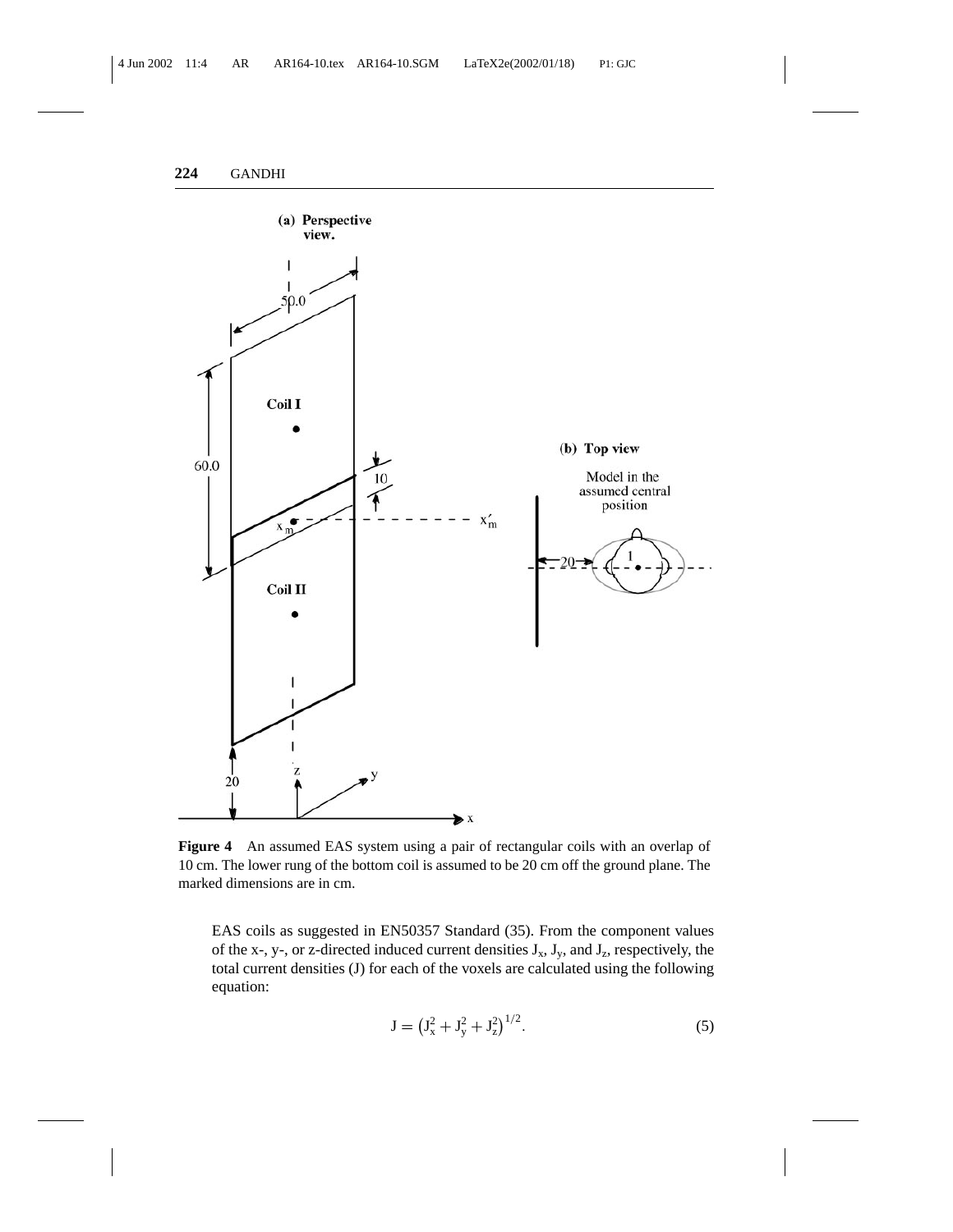

**Figure 5** The calculated variation of the magnetic fields for a centrally located vertical line  $(y = 0)$  at a distance  $x = 20$  cm from the plane of the EAS panel (see Figure 4).

The calculated organ-averaged and maximum  $1 \text{ cm}^2$  area-averaged induced electric fields and current densities for the three human models for the pass-by EAS system of Figure 4 are given in Table 6. The maximum 1 cm<sup>2</sup> area-averaged current densities  $J_{max}$  for the brain and the spinal cord are considerably lower than the ICNIRP basic restriction at 30 kHz of 60 mA/m<sup>2</sup> for the general public for the model of the adult (see Table 1). Because of the shorter heights of the 10- and 5-year-old children, the brains of these models are in higher magnetic fields (see Figure 5), which results in the maximum current density for the 10-year-old model  $(64.6 \text{ mA/m}^2)$  being close to the ICNIRP limit and that for the 5-year-old model (98.9 mA/m<sup>2</sup>) being almost 65% higher than the ICNIRP limit of 60 mA/m<sup>2</sup> at 30 kHz. This is understandable because the average magnetic field for the region of the brain is about four times higher for the model of the 10-year-old and about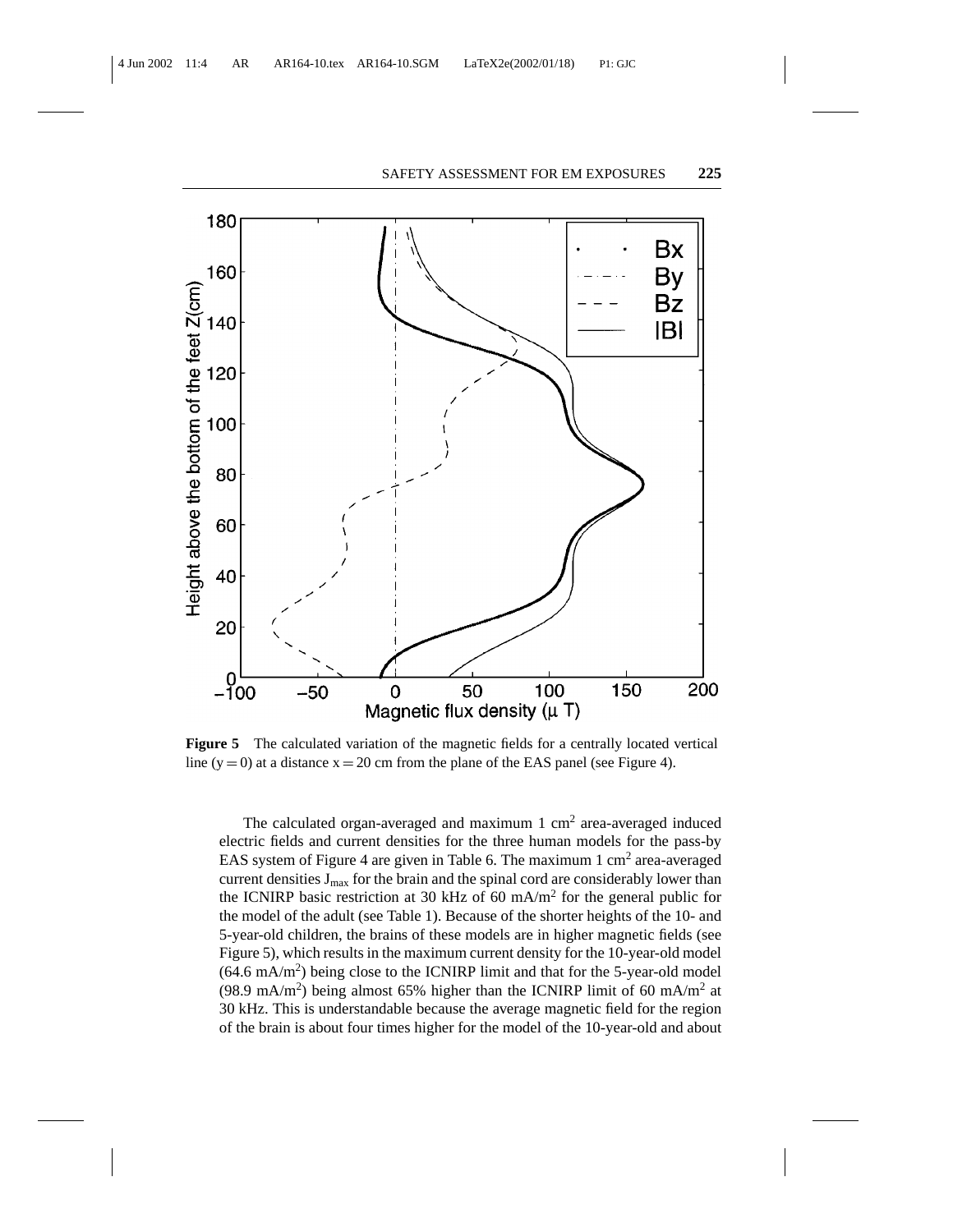|                 |                                           |        | <b>Adult</b> |                                                                      | 10-year-old | 5-year-old |         |
|-----------------|-------------------------------------------|--------|--------------|----------------------------------------------------------------------|-------------|------------|---------|
| Organ           |                                           |        |              | $J (mA/m2)$ $E (mV/m)$ $J (mA/m2)$ $E (mV/m)$ $J (mA/m2)$ $E (mV/m)$ |             |            |         |
| Brain           | Organ-averaged                            | 4.75   | 47.89        | 23.20                                                                | 234.13      | 40.70      | 410.71  |
|                 | max. $(1 \text{ cm}^2)$                   | 17.63  | 177.83       | 64.64                                                                | 652.23      | 98.93      | 998.27  |
| Pineal<br>gland | Organ-averaged<br>max. $(1 \text{ cm}^2)$ | 0.92   | 9.29         | 17.42                                                                | 175.73      | 36.27      | 365.95  |
| Spinal<br>cord  | Organ-averaged<br>max. $(1 \text{ cm}^2)$ | 32.64  | 538.61       | 40.19                                                                | 663.20      | 43.71      | 721.29  |
| Heart           | Organ-averaged                            | 92.69  | 185.39       | 120.08                                                               | 240.16      | 130.33     | 260.66  |
|                 | max. $(1 \text{ cm}^2)$                   | 234.69 | 469.38       | 296.86                                                               | 593.71      | 316.80     | 633.59  |
| Liver           | Organ-averaged                            | 18.15  | 277.56       | 23.63                                                                | 361.24      | 24.66      | 377.11  |
|                 | max. $(1 \text{ cm}^2)$                   | 86.68  | 1325.33      | 114.57                                                               | 1751.76     | 121.11     | 1851.78 |
| Kidneys         | Organ-averaged                            | 36.41  | 239.41       | 38.06                                                                | 250.23      | 38.05      | 250.19  |
|                 | max. $(1 \text{ cm}^2)$                   | 88.08  | 579.09       | 81.26                                                                | 534.26      | 78.07      | 513.26  |
| Bladder         | Organ-averaged                            | 85.11  | 394.75       | 86.84                                                                | 402.80      | 68.55      | 317.93  |
|                 | max. $(1 \text{ cm}^2)$                   | 234.21 | 1086.33      | 222.24                                                               | 1030.81     | 170.34     | 790.09  |
| Pancreas        | Organ-averaged                            | 28.61  | 188.08       | 38.64                                                                | 254.02      | 46.72      | 307.19  |
|                 | max. $(1 \text{ cm}^2)$                   | 86.33  | 567.63       | 94.74                                                                | 622.87      | 85.43      | 561.64  |

**TABLE 6** The calculated organ-averaged and maximum 1 cm<sup>2</sup> area-averaged electric fields (E) and current densities (J) for the models of the adult and 10- and 5-year-old children for the 30 kHz magnetic panel type EAS system (33)

five to six times higher for the model of the 5-year-old as compared to that for the adult, respectively.

# **ASSESSMENT OF PERSONNEL SAFETY**

As mentioned previously, most of the recently revised safety limits are set in terms of the SAR limits for RF/microwave frequencies (see Table 1). Because procedures to ascertain compliance with SAR limits are cumbersome, requiring computer modeling with large memory workstations, or bulky, mostly homogeneous experimental phantoms (45), they are ignored in favor of easy-to-measure incident fields (see Table 2). RF/microwave environments such as wireless base stations, broadcast installations, and industrial and medical equipment are thus erroneously declared safety compliant or not, based solely on the measured incident fields. Of particular interest at the present time is the tremendous proliferation of wireless base stations, especially in metropolitan and urban settings. Some methods have been developed for assessing personnel safety that may be of concern for regions close to such base stations where electromagnetic fields can be fairly high (42, 46). A relatively simple method that may be used for this and other near-field EM environments is the so-called spatial components method (46).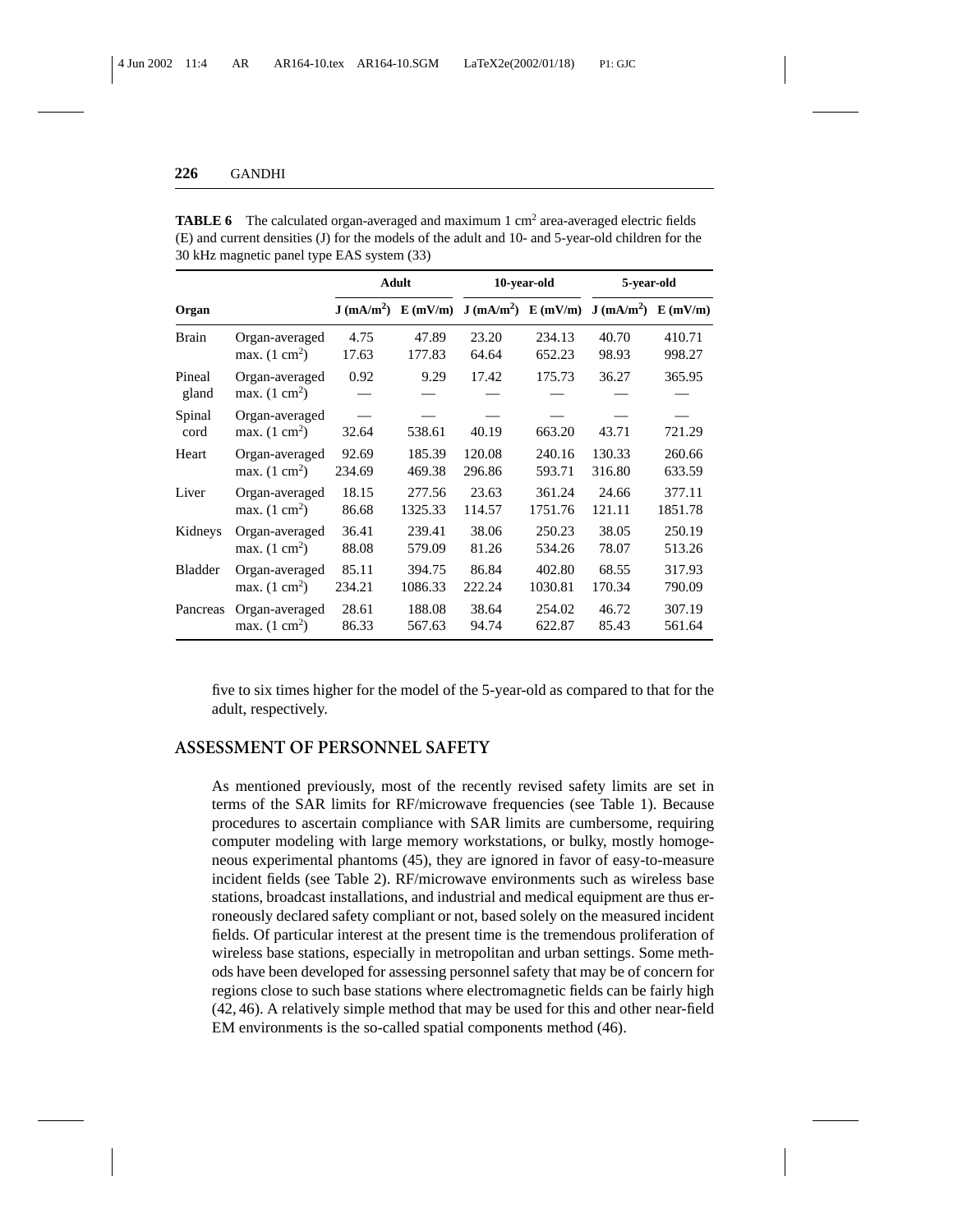#### **The Spatial Components Method**

In this method, the vertical and horizontal components of the electric field are measured for an imaginary vertical (xz) plane ( $0 \le x \le A$ ;  $0 \le z \le B$ ), but without the human. This so-called plane of incidence is taken to be in the immediate vicinity of the intended location of the model of the human. The measured distributions for vertical- and horizontal electric field components  $E_z$  and  $E_x$ , respectively, are then expressed in terms of space harmonics as follows:

$$
E_z = \sum_{m,n=0}^{\infty} C_{mn} \cos \frac{m\pi x}{A} \cos \frac{n\pi z}{B}
$$
 (6)

$$
E_x = \sum_{m,n=0}^{\infty} D_{mn} \cos \frac{m\pi x}{A} \cos \frac{n\pi z}{B},
$$
 (7)

where m and n are integers  $0, 1, 2, \ldots$ , and the space harmonics are defined over the plane of incidence of dimensions A and B along horizontal  $(x)$  and vertical  $(z)$ directions, respectively. All of the components with magnitudes  $C_{mn}$  and  $D_{mn}$  that are 10% or larger than the maximum amplitude are included for truncated versions of Equations 6 and 7, respectively.

By defining the origin  $(x = 0, z = 0)$  at either the upper or lower corner rather than at the center of the measurement plane, one can express any general variation of the fields even though cos ( $m\pi x/A$ ) cos ( $n\pi z/B$ )-type modal terms are considered. Because the EM fields beyond about two times the horizontal extent of the human body and 1.25 times the human height have been shown to have minimal coupling to the human, the dimensions A and B are taken to be 0.96 m and 2.28 m, respectively. The spatial harmonics components method relies on the pre-stored solutions for the internal E-fields  $(E_x, E_y, E_z)$  for the various voxels of the human body model to different space harmonics that may be added depending upon the magnitudes and phases of the various space harmonic components obtained on-site for the measured electric field distributions.

The applicability of this technique for on-site dosimetry has been validated by comparing the SAR distributions obtained for near-field regions of some commercial base station antennas at 835 and 1900 MHz with those obtained by using the conventional FDTD method (46). Like the ray-tracing method used in Reference (42), because the measured electric field distributions for the commercial base station antennas were not readily available, the calculated field distributions in front of these transmitters were obtained using the FDTD method with a grid size of 3 cm at 835 MHz and 1.5 cm at 1900 MHz. Given in Figures 6 and 7 are two representative cases of human exposure in front of some typical base stations. In both of the figures, the calculated layer-averaged SARs using the spatial harmonic components method are compared with those obtained by the full FDTD method. Six components were found to be adequate at 835 MHz (Figure 6), whereas 10 components were needed at 1900 MHz (Figure 7) to obtain a very good agreement of the SAR distributions with those obtained using the full FDTD method.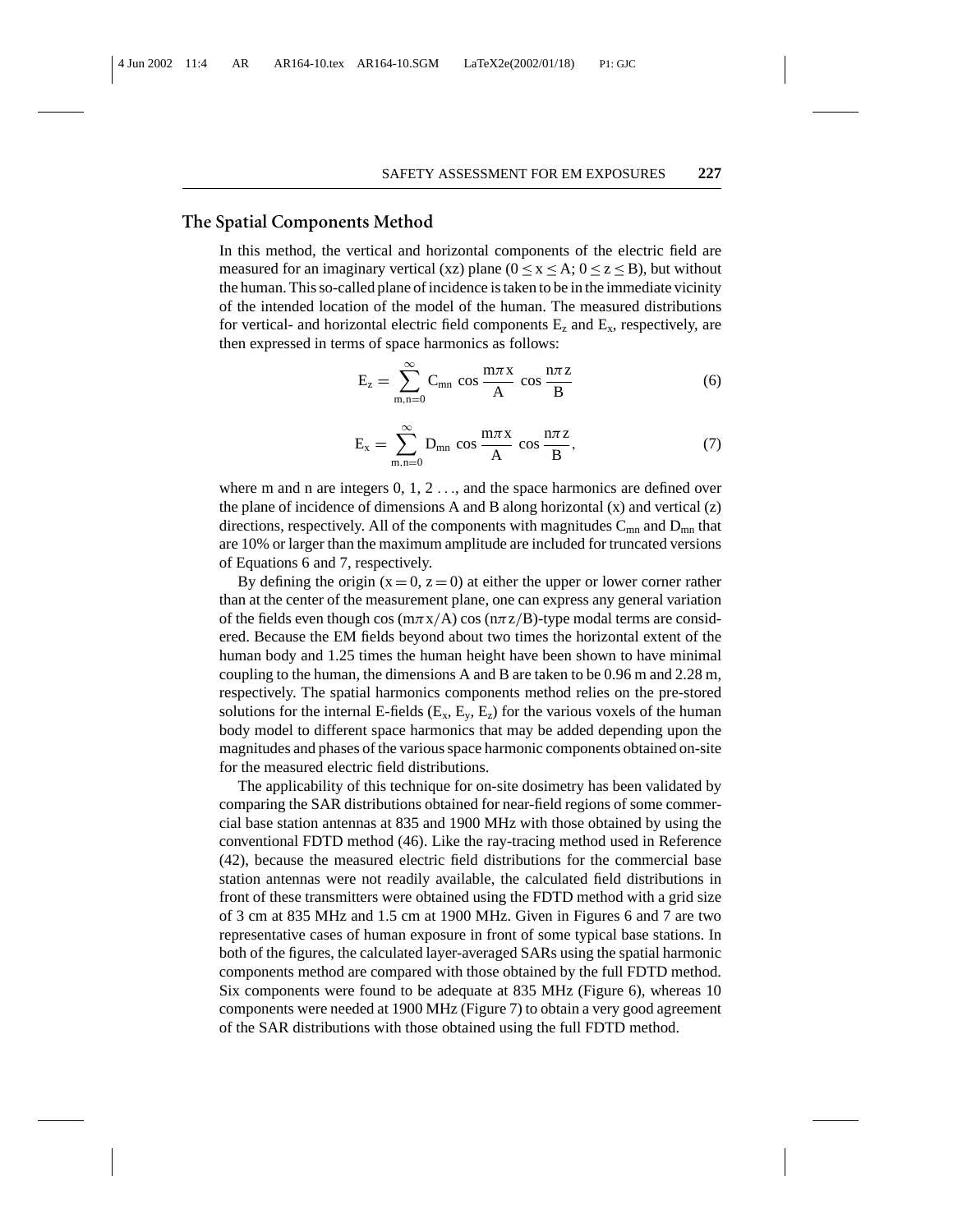

**Figure 6** The calculated layer-averaged SAR distribution for the model of the human body due to a base station antenna made of an 18-cm-tall vertical dipole in front of a flat reflector of dimensions 24  $\times$  24 cm. Frequency = 835 MHz, radiated power = 10 W, distance to the front plane of the model  $= 2$  m.

Comparison of the calculated whole-body-average and peak 1-g SARs for the three base stations for different spacings to the human model are given in Tables 7 and 8, respectively. The whole-body-average and peak 1-g SARs are less than 5 to 10 percent different than those obtained using the full FDTD simulation. This is remarkable because the harmonic components method takes less than one minute on a portable PC whereas the full FDTD simulation takes over an hour of computer time using the same PC.

## **EXPERIMENTAL TECHNIQUES FOR SAFETY ASSESSMENT**

Experimental determination of SAR or induced electric fields or current densities at lower frequencies is very cumbersome for use in the field for real-life exposure situations. Whole-body phantoms made of plastic human-shaped bags (45) filled with homogenous gels representing the average of electrical properties of human tissues (dielectric constants and conductivities) are not very portable and certainly are incapable of providing information on SAR distributions. Experimental dosimetry for cellular telephones held against models of the head is more advanced, and automated SAR measurement systems have been set up for determination of the 1- and 10-g peak SARs needed for compliance testing of personal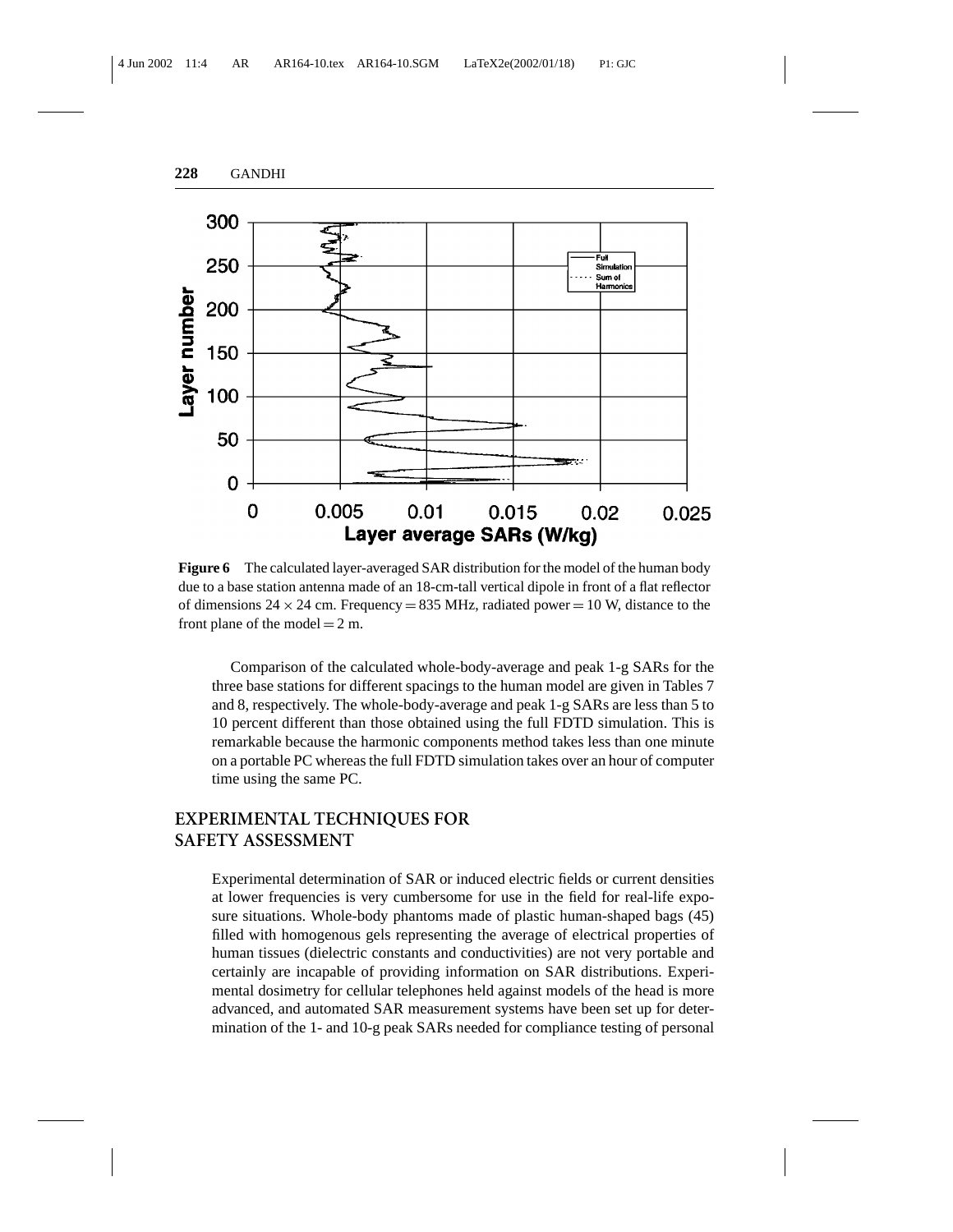

**Figure 7** The calculated layer-averaged SAR distribution for the model of the human body due to an aperture type base station antenna of dimensions  $38.1 \times 20.3$  cm along vertical and horizontal directions, respectively. Frequency =  $1900$  MHz; radiated power =  $120$  W, distance to the front plane of the model  $=$  3 m.

wireless devices (47–49). Shown in Figure 8 is an automated SAR measurement system used for validation of the calculated SAR distributions for tissue-simulant phantoms in the shapes of a rectangular box and a sphere and for compliance testing of personal wireless handsets both at 835 and 1900 MHz (49). The setup uses a 3D stepper motor system to move a Narda Model 8021 E-field probe to measure the SAR distribution inside a canonical model or a head-shaped brainsimulant phantom near the radiating device. The head and neck part of the model is made of an outer shell 5–7-mm thick (except for the region of the pinna that is thinner and about 2–3 mm) of epoxy laced with a  $KC\ell$  solution for losses (50). This and the upper part of the torso are filled with brain-simulant fluids with measured electrical properties (dielectric constant and conductivity) that are similar to those for the brain at the center frequencies of interest (835 and 1900 MHz) (49).

The accuracy of the automated setup shown in Figure 8 has been validated by comparing the measured and the FDTD-calculated SAR distributions for tissuesimulant phantoms of canonical shapes such as a rectangular box and a sphere and by testing a number of telephones, including some research test samples from diverse manufacturers, at 835 and 1900 MHz, respectively (49). Table 9 gives the comparison of the numerical and measured peak 1-g SARs for these devices using the head-shaped experimental phantom model and the uniform-grid FDTD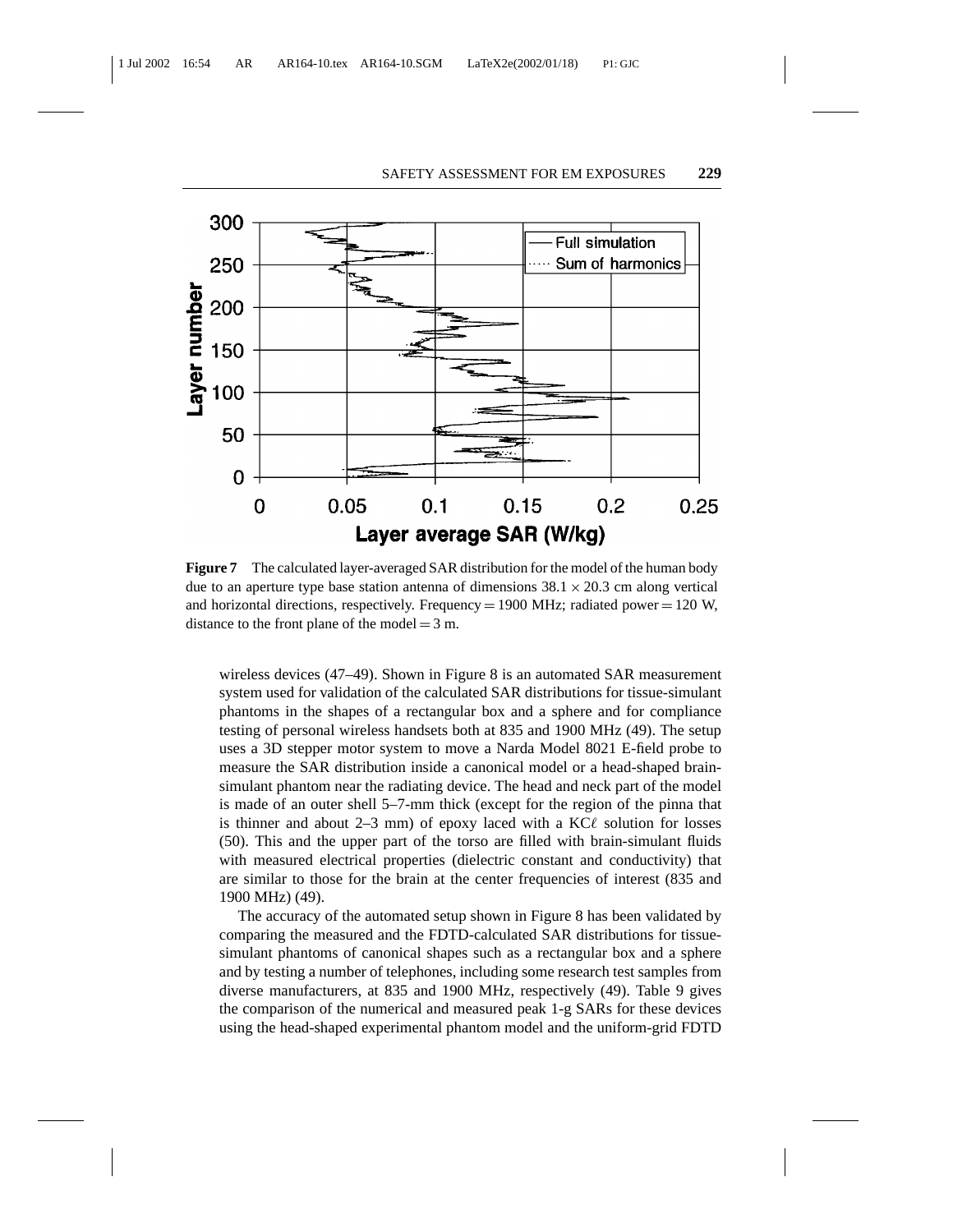|                        | <b>Whole-body average SAR</b>            |                                                   |              | Peak 1-g SAR                             |                                                   |              |
|------------------------|------------------------------------------|---------------------------------------------------|--------------|------------------------------------------|---------------------------------------------------|--------------|
| <b>Distance</b><br>(m) | <b>Full FDTD</b><br>simulation<br>(W/kg) | <b>Harmonic</b><br>components<br>method<br>(W/kg) | % difference | <b>Full FDTD</b><br>simulation<br>(W/kg) | <b>Harmonic</b><br>components<br>method<br>(W/kg) | % difference |
| 0.5                    | 0.033                                    | 0.033                                             | 2.50         | 2.76                                     | 2.85                                              | $-3.38$      |
| 0.765                  | 0.023                                    | 0.023                                             | 0.00         | 1.69                                     | 1.73                                              | $-2.21$      |
| $\mathbf{1}$           | 0.017                                    | 0.017                                             | 1.35         | 1.11                                     | 1.13                                              | $-1.65$      |
| 2                      | 0.006                                    | 0.006                                             | 0.09         | 0.38                                     | 0.36                                              | 4.41         |

**TABLE 7** Comparison of whole-body-average SARs and peak 1-g SARs obtained for various distances of the model from a base station at 824–849 MHz using the full FDTD simulation and the spatial harmonic components method (46)<sup>∗</sup>

\*Assumed is a base station antenna using an 18-cm tall vertical dipole in front of a flat reflector of dimensions  $24 \times 24$  cm (see Figure 6 for layer-averaged SAR distribution).

numerical procedure used for calculations of SAR distributions for the anatomically based Model A of the head of an adult male with a resolution of  $1.974 \times$  $1.974 \times 3.0$  mm. The measured and the calculated SARs for the tested telephones, which have quite different operational modes (AMPS, TDMA, CDMA, etc.) and antenna structures (helical, monopole, or helix-monopole), vary from 0.13 to 5.41 W/kg. It is recognized that only the AMPS telephones may use time-averaged powers as high as 600 mW, whereas the telephones using TDMA and CDMA would typically use 200–300 mW of time-averaged power. Because several of these telephones were capable of operating in dual modes such as AMPS and CDMA, all of the 1-g SARs given for 835 MHz are normalized to the higher possible timeaveraged power of 600 mW. Even though widely different peak 1-g SARs were

**TABLE 8** Comparison of whole-body-average SARs and peak 1-g SARs obtained for various distances of the model from a base station antenna at 1850–1910 MHz using the full FDTD simulation and the spatial harmonic components method (46)<sup>∗</sup>

| <b>Distance</b><br>(m) | <b>Whole-body average SAR</b>            |                                                   |              | Peak 1-g SAR                             |                                                   |              |
|------------------------|------------------------------------------|---------------------------------------------------|--------------|------------------------------------------|---------------------------------------------------|--------------|
|                        | <b>Full FDTD</b><br>simulation<br>(W/kg) | <b>Harmonic</b><br>components<br>method<br>(W/kg) | % difference | <b>Full FDTD</b><br>simulation<br>(W/kg) | <b>Harmonic</b><br>components<br>method<br>(W/kg) | % difference |
| 1                      | 0.029                                    | 0.028                                             | 3.04         | 21.68                                    | 21.36                                             | 1.46         |
| 3                      | 0.088                                    | 0.087                                             | 1.30         | 5.03                                     | 4.95                                              | 1.67         |
| 5                      | 0.036                                    | 0.036                                             | $-1.65$      | 2.48                                     | 2.42                                              | 2.33         |

<sup>∗</sup>Assumed is an aperture type base station antenna of dimensions 38.1 × 20.3 cm radiating 120 W of power (see Figure 7 for layer-averaged SAR distribution).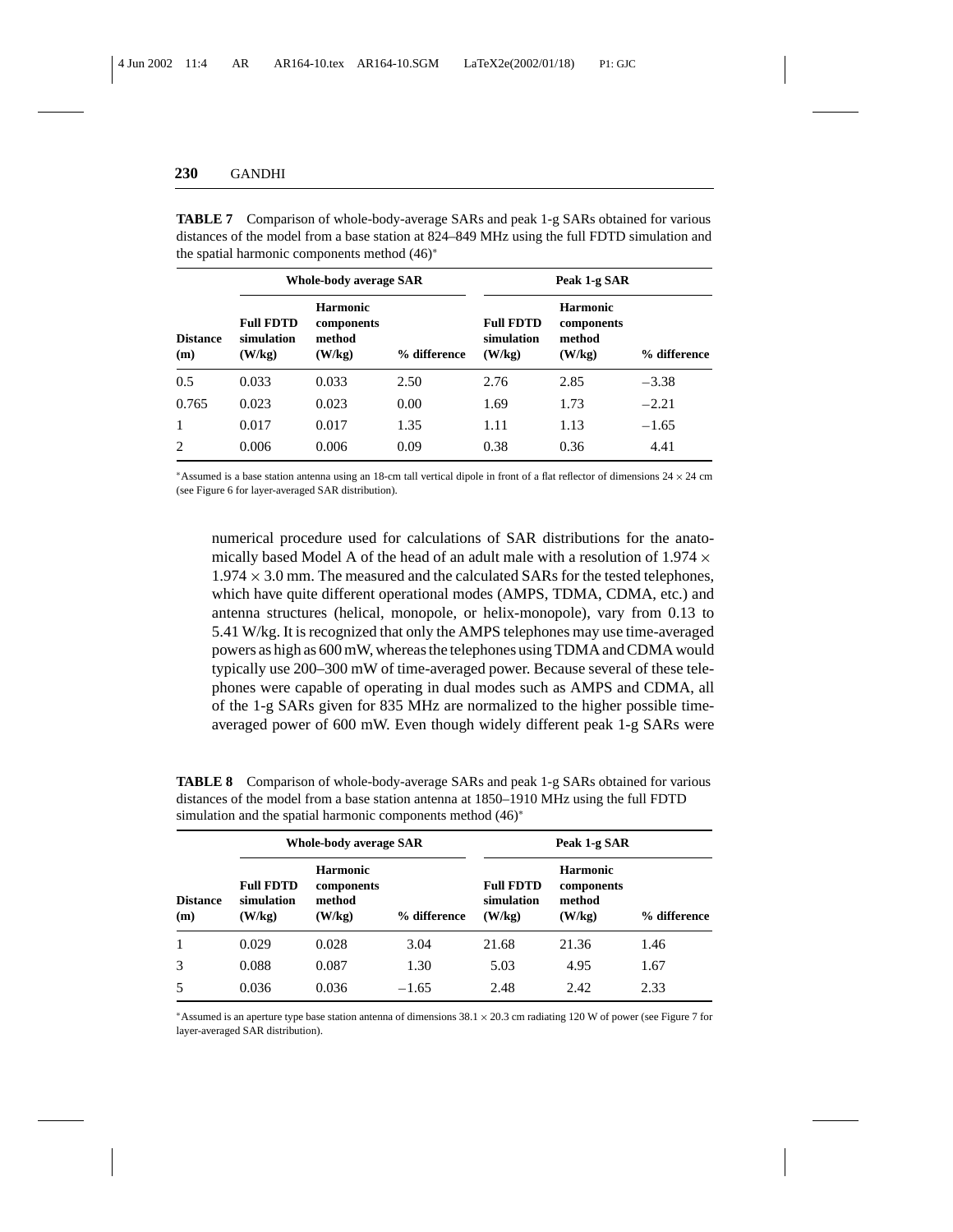|                | Mobile telephones at 835 MHz          |                                       |                                    |  |  |
|----------------|---------------------------------------|---------------------------------------|------------------------------------|--|--|
|                | Time-averaged<br>radiated power<br>mW | <b>Experimental</b><br>method<br>W/kg | <b>Numerical</b><br>method<br>W/kg |  |  |
| Telephone A    | 600                                   | 4.02                                  | 3.90                               |  |  |
| Telephone B    | 600                                   | 5.41                                  | 4.55                               |  |  |
| Telephone C    | 600                                   | 4.48                                  | 3.52                               |  |  |
| Telephone D    | 600                                   | 3.21                                  | 2.80                               |  |  |
| Telephone E    | 600                                   | 0.54                                  | 0.53                               |  |  |
|                |                                       | PCS telephones at 1900 MHz            |                                    |  |  |
| Telephone A'   | 125                                   | 1.48                                  | 1.47                               |  |  |
| Telephone $B'$ | 125                                   | 0.13                                  | 0.15                               |  |  |
| Telephone C'   | 125                                   | 0.65                                  | 0.81                               |  |  |
| Telephone D'   | 125                                   | 1.32                                  | 1.56                               |  |  |
| Telephone E'   | 99.3                                  | 1.41                                  | 1.25                               |  |  |

**TABLE 9** Comparison of the measured and FDTD-calculated peak 1-g SARs for a number of wireless devices, five each at 835 and 1900 MHz, respectively (49)

obtained because of the variety of antennas and handsets, agreement between the calculated and the measured data was excellent and generally within  $\pm 20\%$  or  $\pm 1$  dB (49). This is remarkable because an MRI-derived, 15-tissue anatomically based model of the adult human head (Model A) was used for FDTD calculations and a relatively simplistic two-tissue phantom model was used for experimental peak 1-g SAR measurements.

# **CONCLUSIONS AND FUTURE DIRECTIONS**

Dosimetry for electromagnetic fields from very low frequencies to microwave frequencies has advanced considerably over the past 15–20 years. Development of highly efficient numerical techniques makes it possible to get distributions of internal electric fields for SARs or for induced current densities for anatomically realistic models of the human body with whole-body resolutions on the order of 1–2 mm and part-body resolutions of submillimeter voxel sizes. All of these techniques have been developed and tested for relatively uniform far-fields or highly nonuniform near-field sources. For personal wireless devices such as cellular telephones, source-body coupling is important and has been included by solving for E- and H-field distributions for the entire coupled region consisting of the shaped radiator (using CAD files) as well as the model of the human head.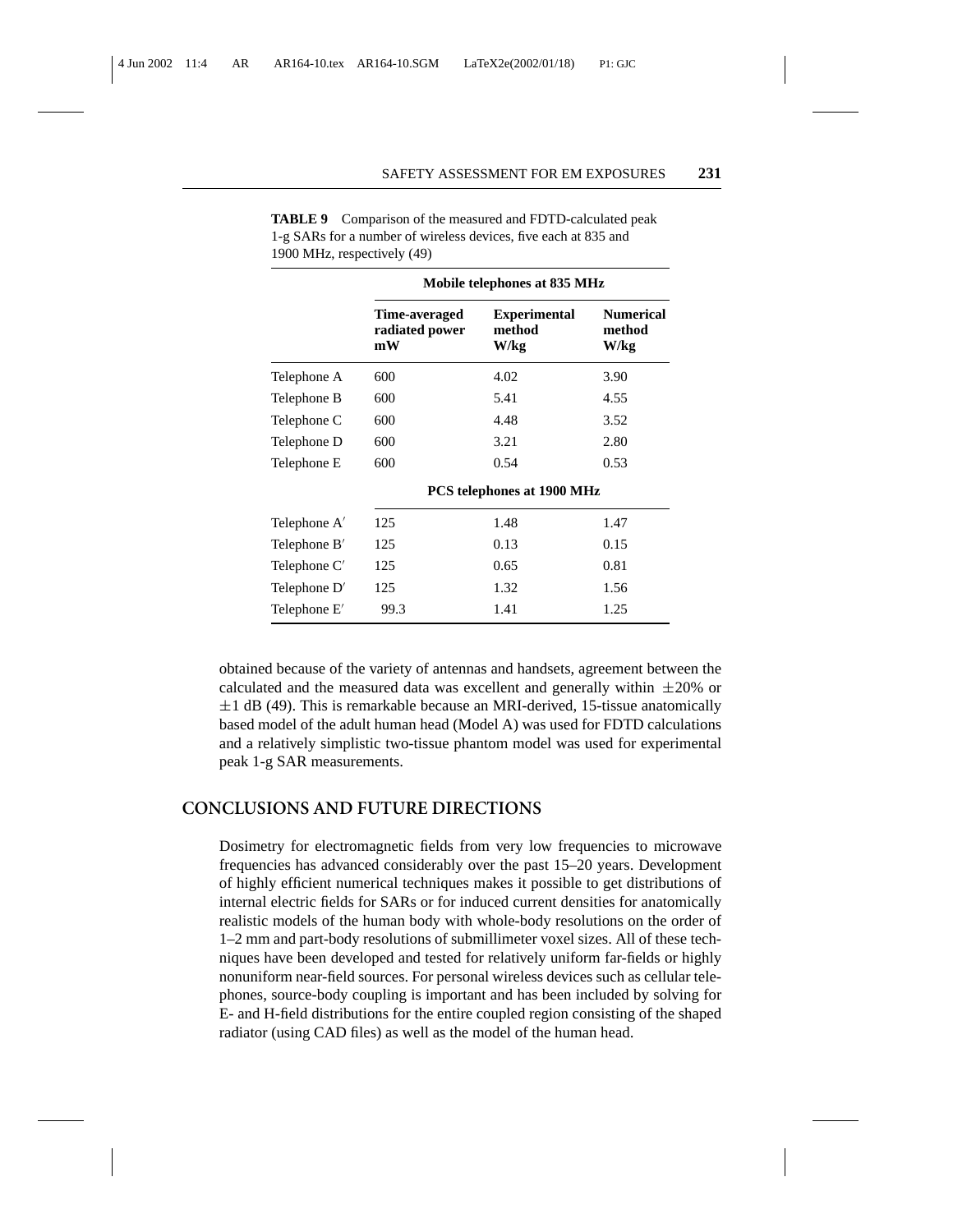Even though most of the focus in the past has been on safety compliance testing, these numerical techniques are now beginning to be used for important diagnostic and therapeutic applications (51, 52). Some examples of therapeutic applications are designs of implantable and noninvasive devices such as pace makers; defibrillators; and applicators for hyperthermia, hypothermia, and transcranial magnetic stimulation. Examples of diagnostic applications include detection of breast cancer and regions of abnormal electrical activity for the brain and the heart amongst many others.

#### **The** *Annual Review of Biomedical Engineering* **is online at http://bioeng.annualreviews.org**

#### **LITERATURE CITED**

- 1. IEEE Std. C95.1. 1999. *IEEE Standard for Safety Levels With Respect to Human Exposure to Radiofrequency Electromagnetic Fields, 3 kHz to 30 GHz.* New York: IEEE
- 2. ICNIRP. 1998. Guidelines for limiting exposure to time-varying electric, magnetic and electromagnetic fields. *Health Phys.* 74(4):494–522
- 3. US FCC. 1996. Guidelines for evaluating the environmental effects of radiofrequency radiation. FCC 96-326
- 4. Gandhi OP. 1995. Some numerical methods for EM dosimetry: ELF to microwave frequencies. *Radio Sci.* 30:161–77
- 5. Gandhi OP, Lazzi G, Furse CM. 1996. Electromagnetic absorption in the human head and neck for mobile telephones at 835 and 1900 MHz. *IEEE Trans. Microw. Theory Tech.* 44:1884–97
- 6. Okoniewski M, Stuchly MA. 1996. A study of the handset antenna and human body interaction. *IEEE Trans. Microw. Theory Tech.* 44:1855–64
- 7. Taflove A, Brodwin ME. 1975. Numerical solution of steady-state electromagnetic scattering problems using the timedependent Maxwell's equations. *IEEE Trans. Microw. Theory Tech.* 23:623–30
- 8. Spiegel RJ, Fatmi MB, Kunz KS. 1985. Application of a finite-difference technique to the human radio-frequency dosimetry problem. *J. Microw. Power* 20:241–54
- 9. Sullivan DM, Gandhi OP, Taflove A. 1988.

Use of the finite-difference time-domain method in calculating EM absorption in man models. *IEEE Trans. Biomed. Eng.* 35: 179–86

- 10. Chen, JY, Gandhi OP. 1991. Currents induced in an anatomically-based model of a human for exposure to vertically polarized electromagnetic pulses. *IEEE Trans. Microw. Theory Tech.* 39:31–39
- 11. Gandhi OP, Chen JY. 1991. Numerical dosimetry at power-line frequencies using anatomically based models. *Bioelectromagn. Suppl.* 1:43–60
- 12. Kunz KS, Luebbers RJ. 1993. *The Finite-Difference Time-Domain Method*. Boca Raton, FL: CRC. 448 pp.
- 13. Taflove A, Hagness SC. 2000. *Computational Electrodynamics: The Finite-Difference* Time-Domain Method. Norwood, MA: Artech House. 852 pp. 2nd ed.
- 14. Gao BQ, Gandhi OP. 1992. An expandinggrid algorithm for the finite-difference time-domain method. *IEEE Trans. Electromagn. Compat.* 34:277–83
- 15. Gandhi OP, Wu D, Chen JY, Conover DL. 1997. Induced current and SAR distributions for a worker model exposed to an RF dielectric heater under simulated workplace conditions. *Health Phys.* 72:236– 42
- 16. Wiart J, Chaillou S, Drago S. 1997. Calculation of the power absorbed by the head using a nonuniform FDTD. *Proc. N. Am.*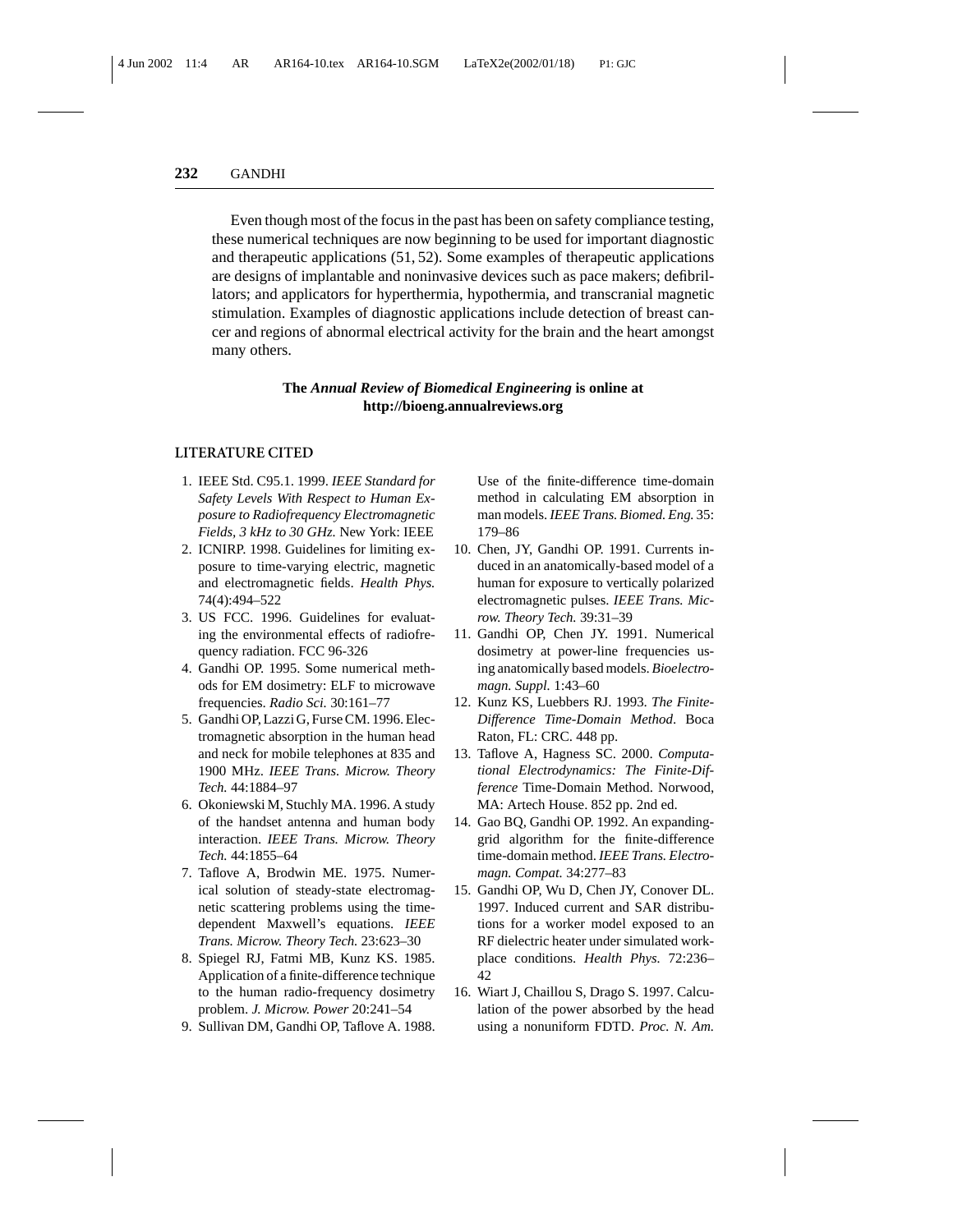*Radio Sci. Meet.,* Montreal, Canada. 772 pp.

- 17. Tinniswood AD, Lazzi G, Gandhi OP. 1999. The use of the expanding-grid FDTD method for simulation of CAD-derived personal wireless telephones. *Microw. Opt. Tech. Lett.* 22:24–29
- 18. Okoniewski M, Okoniewska E, Stuchly MA. 1997. Three-dimensional subgridding algorithm for FDTD. *IEEE Trans. Antennas Propag.* 45:422–29
- 19. Armitage DW, LeVeen HH, Pethig R. 1983. Radiofrequency-induced hyperthermia: computer simulation of specific absorption rate distribution using realistic anatomical models. *Phys. Med. Biol.* 28:31–42
- 20. Gandhi OP, DeFord JF, Kanai H. 1984. Impedance method for calculation of power deposition patterns in magnetically induced hyperthermia. *IEEE Trans. Biomed. Eng.* 31:644–51
- 21. DeFord JF, Gandhi OP. 1985. An impedance method to calculate currents in biological bodies exposed to quasi-static electromagnetic fields. *IEEE Trans. Electromagn. Compat.* 27:168–73
- 22. Gandhi OP, DeFord JF. 1988. Calculation of EM power deposition for operator exposure to RF induction heaters. *IEEE Trans. Electromagn. Compat.* 30:63–68
- 23. Orcutt N, Gandhi OP. 1990. Use of the impedance method to calculate 3-D power deposition patterns for hyperthermia with capacitive plate electrodes. *IEEE Trans. Biomed. Eng.* 37:36–43
- 24. Gandhi OP, Chen JY. 1992. Numerical dosimetry at power line frequencies using anatomically-based models. *Bioelectromagn. Suppl.* 1:43–60
- 25. Baraton P, Hutzler B. 1995. Magneticallyinduced currents in the human body. *IEC Technol. Trend Assess.*
- 26. Furse CM, Gandhi OP. 1998. Calculations of electric fields and currents induced in a millimeter-resolution human model at 60 Hz using the FDTD method. *Bioelectromagnetics* 19:293–99
- 27. Dawson TW, Stuchly MA. 1998. High res-

olution organ dosimetry for human exposure to low frequency magnetic fields. *IEEE Trans. Magn.* 34:708–18

- 28. Dimbylow PJ. 1998. Induced current densities from low-frequency magnetic fields in a 2 mm resolution, anatomically realistic model of the body. *Phys. Med. Biol.* 43:221–30
- 29. Dawson TW, Caputa K, Stuchly MA. 1999. Numerical evaluation of 60 Hz magnetic induction in the human body in complex occupational environments. *Phys. Med. Biol.* 44:1025–40
- 30. Gustrau F, Bahr A, Rittweger M, Goltz S, Eggert S. 1999. Simulation of induced current densities in the human body at industrial induction heating frequencies. *IEEE Trans. Electromagn. Compat.* 41:480–86
- 31. Stuchly MA, Dawson TW. 2000. Interaction of low-frequency electric and magnetic fields with the human body. *Proc. IEEE* 88:643–64
- 32. Gandhi OP, Kang G, Wu D, Lazzi G. 2001. Currents induced in anatomic models of the human for uniform and nonuniform power frequency magnetic fields. *Bioelectromagnetics* 22:112–21
- 33. Gandhi OP, Kang G. 2001. Calculation of induced current densities for humans by magnetic fields of electronic article surveillance devices.*Phys. Med. Biol.* 46:2759–71
- 34. Harris C, Boivin W, Boyd S, Coletta J, Kerr L, et al. 2000. Electromagnetic field strength levels surrounding electronic article surveillance (EAS) systems. *Health Phys.* 78:21–27
- 35. European Std. EN50357. 2001. Evaluation of human exposure to EM fields from devices used in electronic article surveillance (EAS), radiofrequency identification (RFID) and similar applications. Brussels, Belgium: CENELEC-Eur. Comm. Electrotech. Stand.
- 36. Dimbylow PJ, Mann SA. 1994. SAR calculations in an anatomically-based realistic model of the head for mobile communication transceivers at 900 and 1800 MHz. *Phys. Med. Biol.* 39:1537–53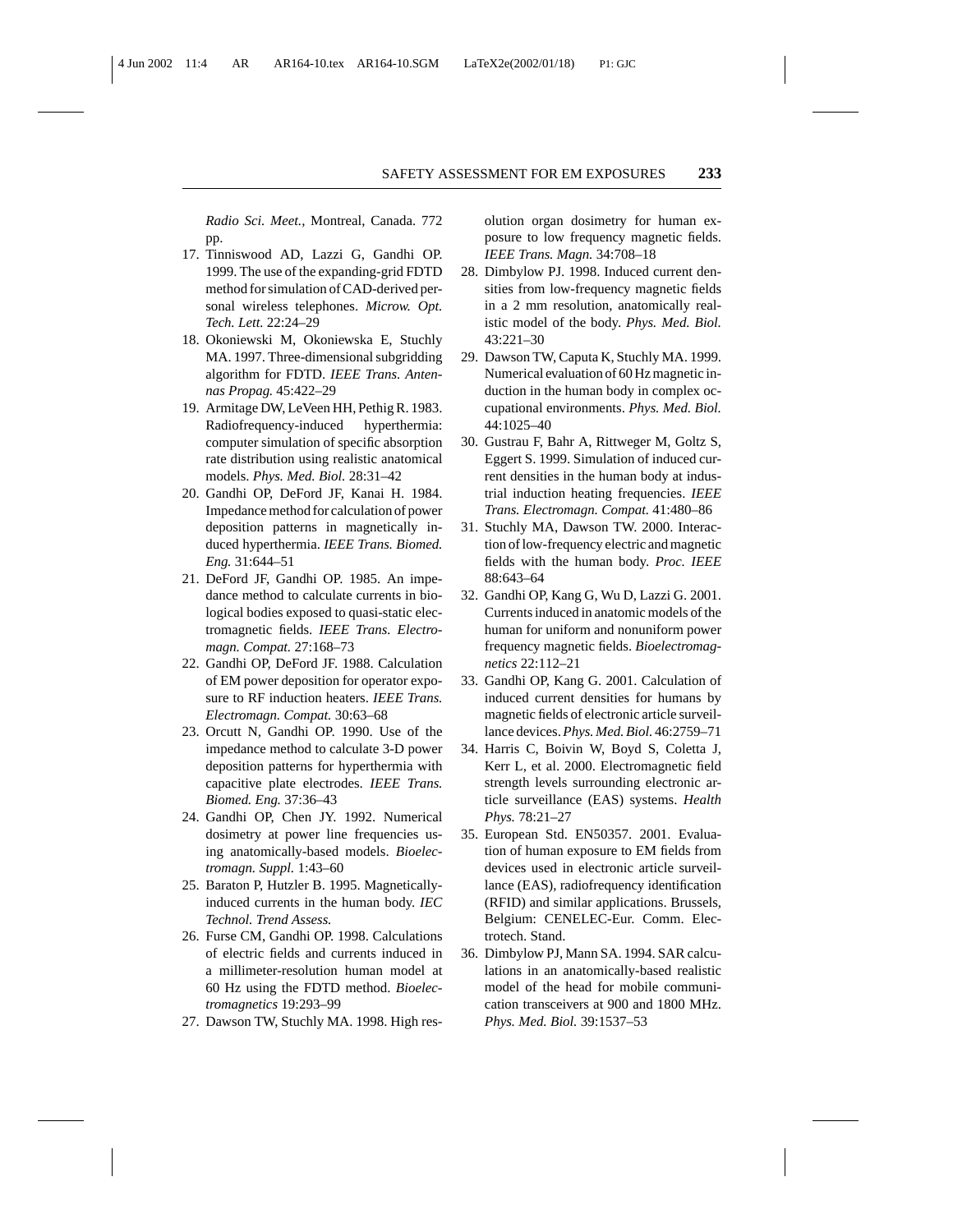- 37. Jensen MA, Rahmat-Samii Y. 1995. EM interaction of handset antennas and a human in personal communication. *Proc. IEEE* 83:7–17
- 38. Gandhi OP, Chen JY. 1995. Electromagnetic absorption in the human head from experimental 6-GHz handheld transceivers. *IEEE Trans. Electromagn. Compat.* 37:547–58
- 39. Watanabe S, Taki M, Nojima T, Fujiwara O. 1996. Characteristics of the SAR distributions in a head exposed to electromagnetic fields radiated by a handheld portable radio. *IEEE Trans. Microw. Theory Tech.* 44:1874–83
- 40. Tinniswood AD, Furse CM, Gandhi OP. 1998. Computations of SAR distributions for two anatomically based models of the human head using CAD files of commercial telephones and the parallelized FDTD code.*IEEE Trans. Antennas Propag.* 46(6): 829–33
- 41. Gandhi OP, Lazzi G, Tinniswood A, Yu Q-S. 1999. Comparison of numerical and experimental methods for determination of SAR and radiation patterns of handheld wireless telephones. *Bioelectromagn. Suppl.* 4:93–101
- 42. Bernardi P, Cavagnaro M, Pisa S, Piuzzi E. 2000. Human exposure to radio basestation antennas in urban environment. *IEEE Trans. Microw. Theory Tech.* 48: 1996–2002
- 43. Wang J, Fujiwara O. 2000. Dosimetry analysis and safety evaluation of realistic head models for portable telephones. *Trans. IEICE* J83-B(5):720–25
- 44. Lentner C. 1984. *Geigy Scientific Tables 3*. Basel, Switz.: CIBA-GEIGY
- 45. Olsen RG, Griner TA. 1989. Outdoor measurements of SAR in a full-size human model exposed to 29.2 MHz near-field irradiation. *Bioelectromagnetics* 10:162– 71
- 46. Gandhi OP, Lam MS. 2002. An on-site dosimetry system for safety assessment of wireless base stations using spatial harmonic components. *IEEE Trans. Antennas Propag.* 50: In press
- 47. Balzano Q, Garay O, Manning TJ Jr. 1995. Electromagnetic energy exposure of simulated users of portable cellular telephones. *IEEE Trans. Veh. Tech.* 44:390–403
- 48. Schmid T, Egger O, Kuster N. 1996. Automated E-field scanning system for dosimetric assessments. *IEEE Trans. Microw. Theory Tech.* 44:105–13
- 49. Yu Q, Gandhi OP, Aronsson M, Wu D. 1999. An automated SAR measurement system for compliance testing of personal wireless devices. *IEEE Trans. Electromagn. Compat.* 41(3):234–45
- 50. Hartsgrove G, Kraszewski A, Surowiec A. 1987. Simulated biological materials for electromagnetic absorption studies. *Bioelectromagnetics* 8:29–36
- 51. Hagness SC, Taflove A, Bridges JE. 1999. Three-dimensional FDTD analysis of a pulsed microwave confocal system for breast cancer detection: design of an antenna-array element. *IEEE Trans. Antennas Propag.* 47(5):783–91
- 52. Lazzi G, DeMarco SC, Liu W, Humayun M. 2001. Simulated temperature increase in a head-eye model containing an intraocular retinal prosthesis. *IEEE Int. Symp. Antennas Propag. Soc. Abstr.* 2:72– 75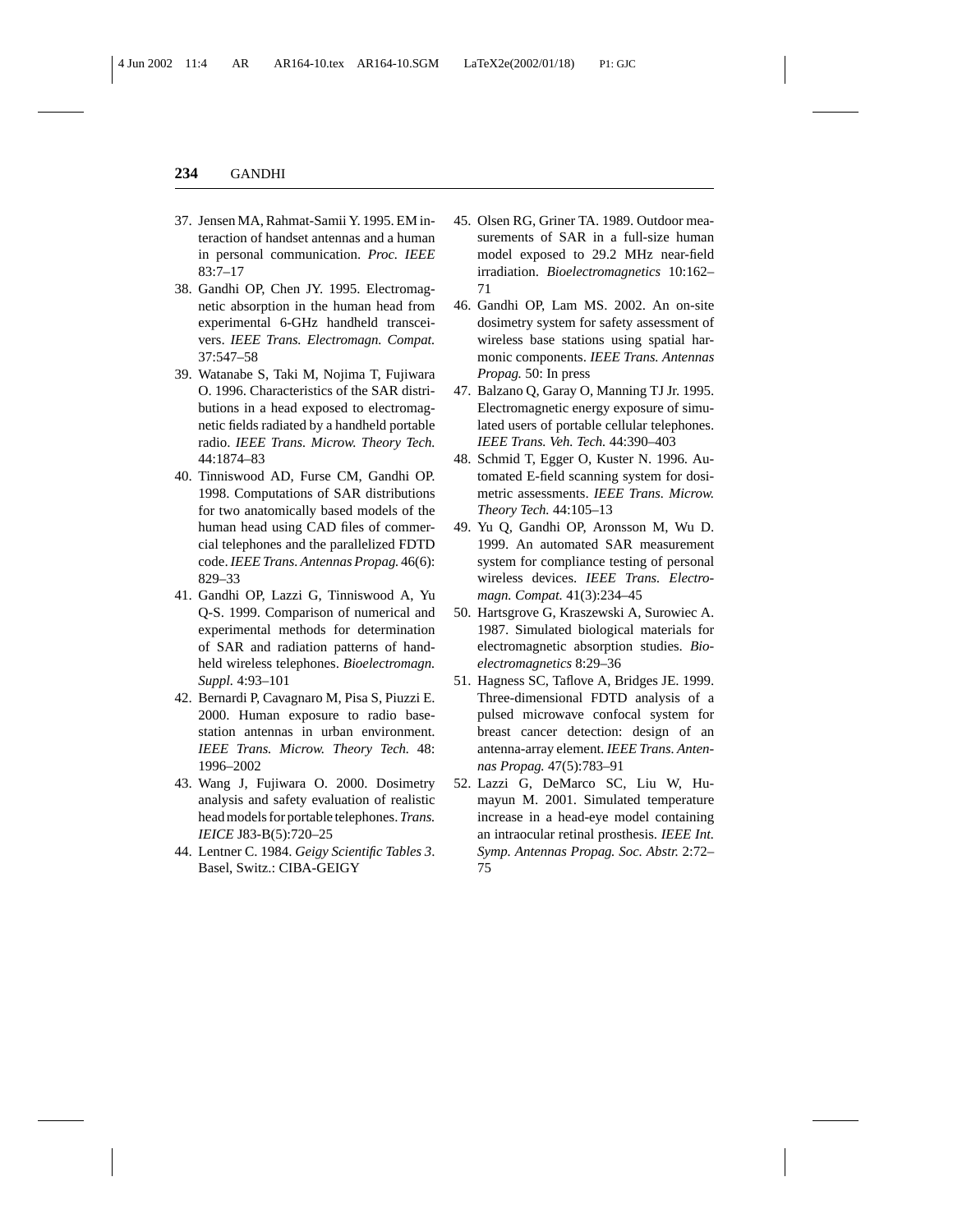

**Figure 2** A typical SAR distribution for a cellular telephone radiating at 835MHz. Shown here: (*a*) the side of the head exposed to the cellular telephone; (*b*) a horizontal cross section of the head.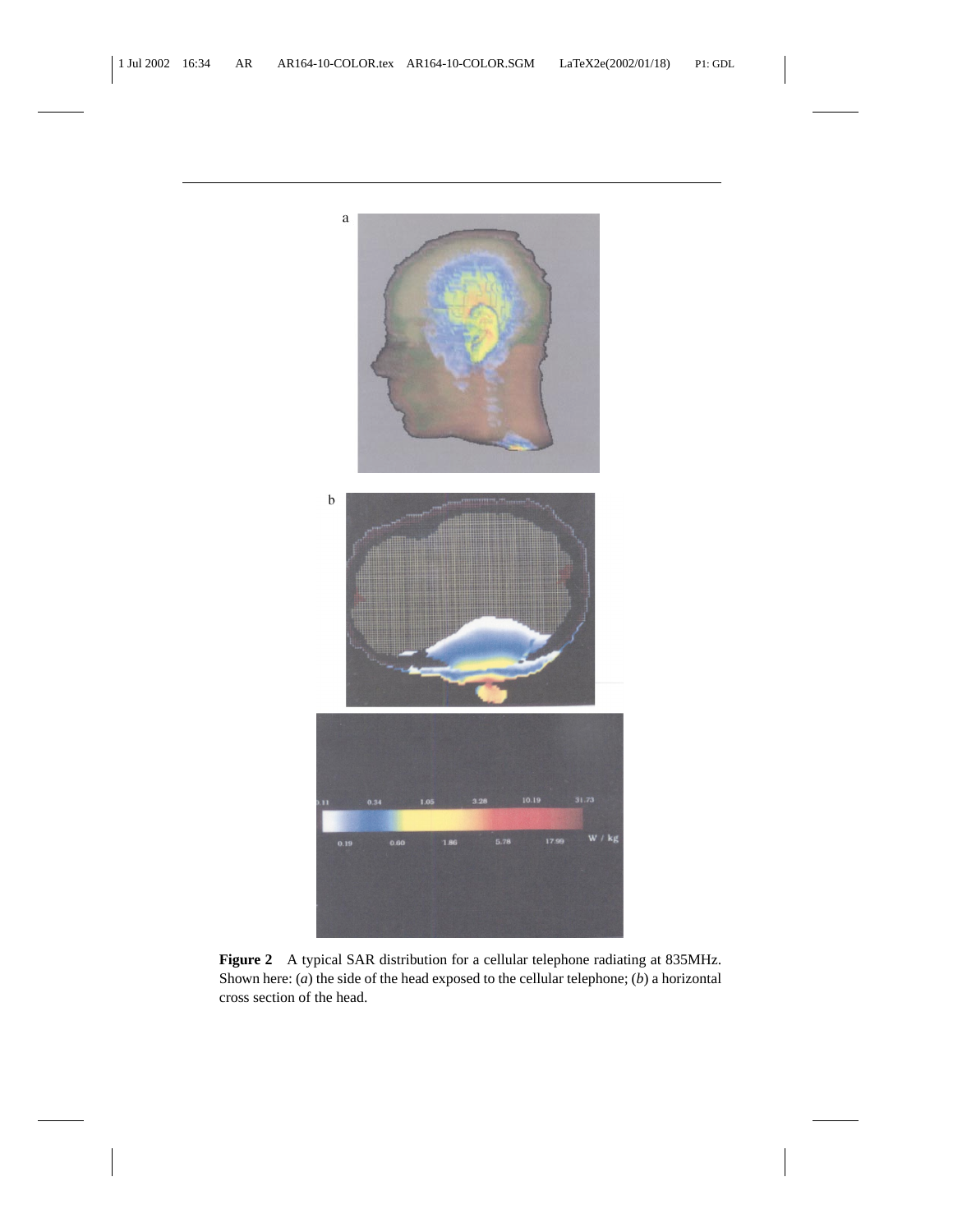

**Figure 8** The 3-D stepper-motor-driven automated SAR measurement system.